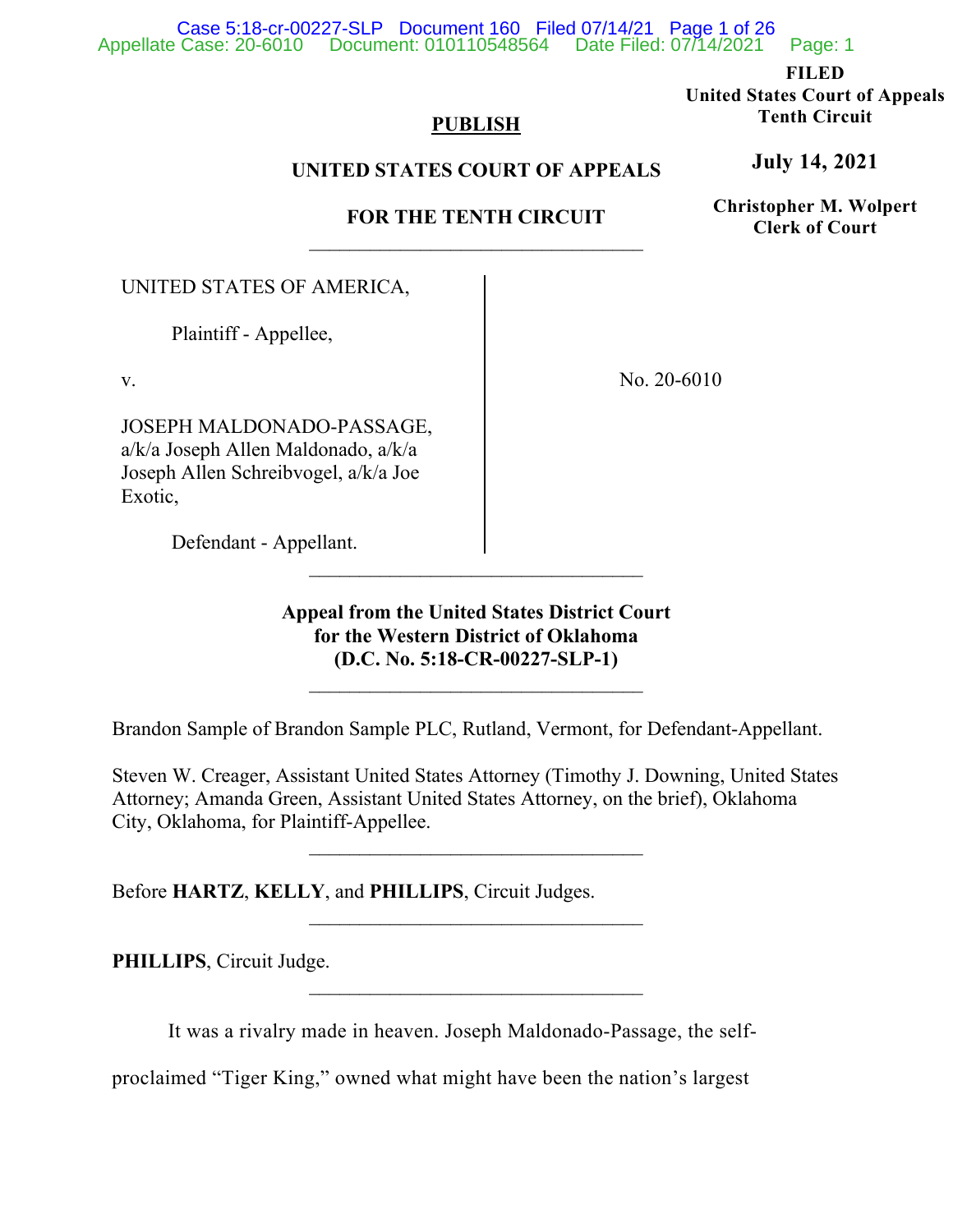### Appellate Case: 20-6010 Document: 010110548564 Date Filed: 07/14/2021 Page: 2 Case 5:18-cr-00227-SLP Document 160 Filed 07/14/21 Page 2 of 26

population of big cats in captivity. Carole Baskin was an animal-rights activist who fought for legislation prohibiting the private possession of big cats. He bred lions and tigers to create big-cat hybrids—some the first of their kind. She saw the crossbreeding of big cats as evil. He built his business around using cubs for entertainment. She protested his events as animal abuse and urged boycotts.

The rivalry intensified after Baskin sued Maldonado-Passage for copyright and trademark infringement and won a million-dollar judgment. Maldonado-Passage responded by firing a barrage of violent threats at Baskin, mostly online. And he didn't stop there. Before long, he was plotting her murder. Twice, within weeks, he set about hiring men to kill Baskin—one, an employee at his park; the other, an undercover FBI agent.

Maldonado-Passage soon faced a federal indictment charging him with twentyone counts, most for wildlife crimes, but two for using interstate facilities in the commission of his murder-for-hire plots. A jury convicted Maldonado-Passage on all counts, and the court sentenced him to 264 months' imprisonment.

On appeal, he disputes his murder-for-hire convictions, arguing that the district court erred by allowing Baskin, a listed government witness, to attend the entire trial proceedings. He also disputes his sentence, arguing that the trial court erred by not grouping his two murder-for-hire convictions in calculating his advisory Guidelines range. On this second point, he contends that the Guidelines required the district court to group the two counts because they involved the same victim and two or more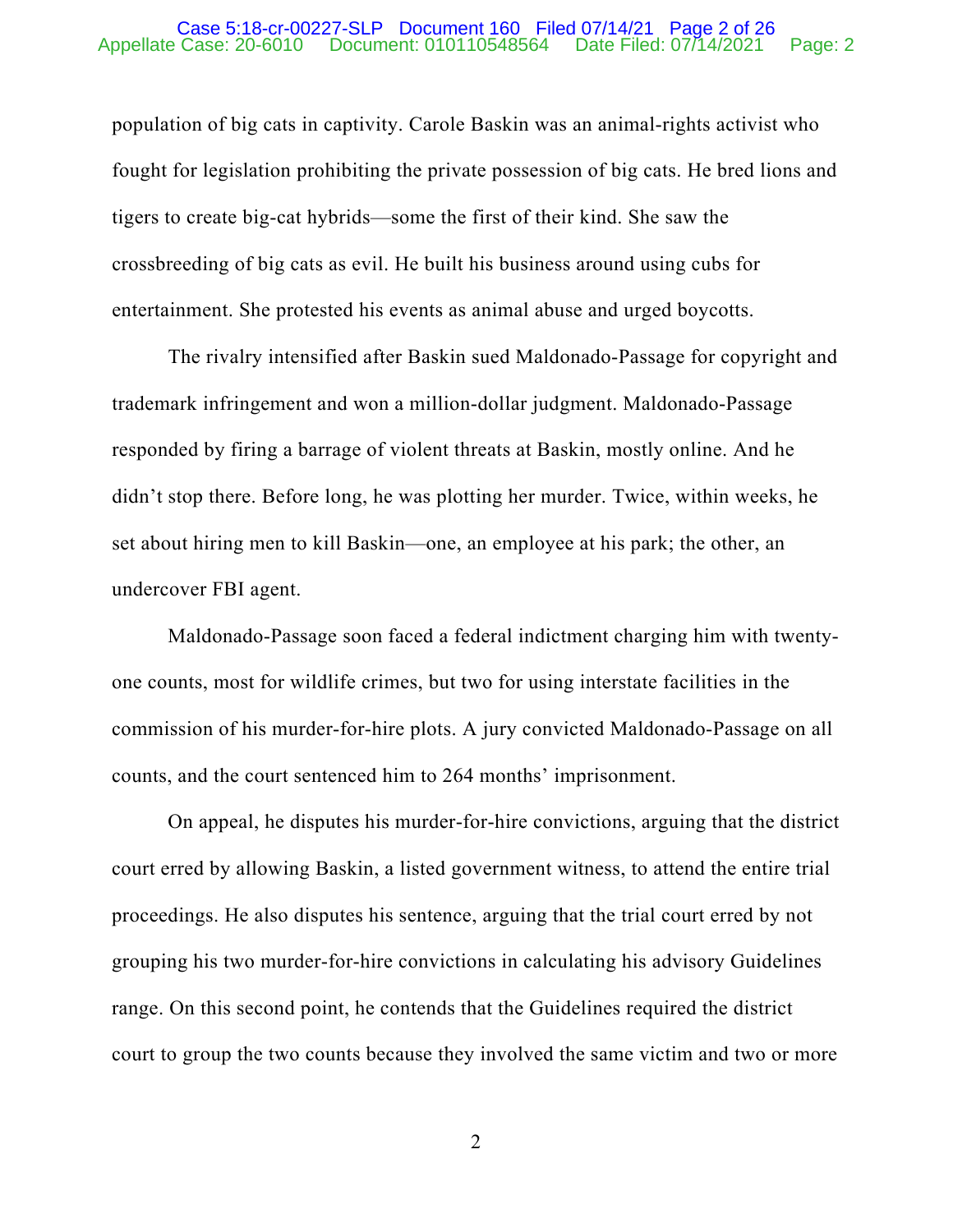acts or transactions that were connected by a common criminal objective: murdering Baskin.

We hold that the district court acted within its discretion by allowing Baskin to attend the full trial proceedings despite her being listed as a government witness, but that it erred by not grouping the two murder-for-hire convictions at sentencing. Accordingly, we affirm the conviction but vacate the sentence and remand for resentencing.

# **BACKGROUND**

# **I. Factual Background**

Joseph Maldonado-Passage goes by many names: The Tiger King, Joe Exotic, and Joe Gone Wild to name a few—all a play on his owning and operating the Greater Wynnewood Exotic Animal Park (the Park) in Wynnewood, Oklahoma. The Park housed several species of exotic animals, though Maldonado-Passage became widely known for his big cats—lions and tigers and crossbred hybrids.

But with fame came scrutiny. Outspoken critics condemned his practices, particularly his traveling road shows at which he charged mall patrons to take photographs with young animals—usually tiger cubs. Carole Baskin was one of these critics. Baskin is "known in the industry as an animal rights activist." Appellant's App. vol. 3B at 235. She owns Big Cat Rescue, a facility in Tampa, Florida, which she describes as a "sanctuary to about 60 exotic cats." *Id.* at 50; R. vol. 3 at 417. Because she believes that breeding big-cat hybrids is a "very cruel practice," Appellant's App. vol. 3B at 57, and that it's "abuse" to breed cubs to be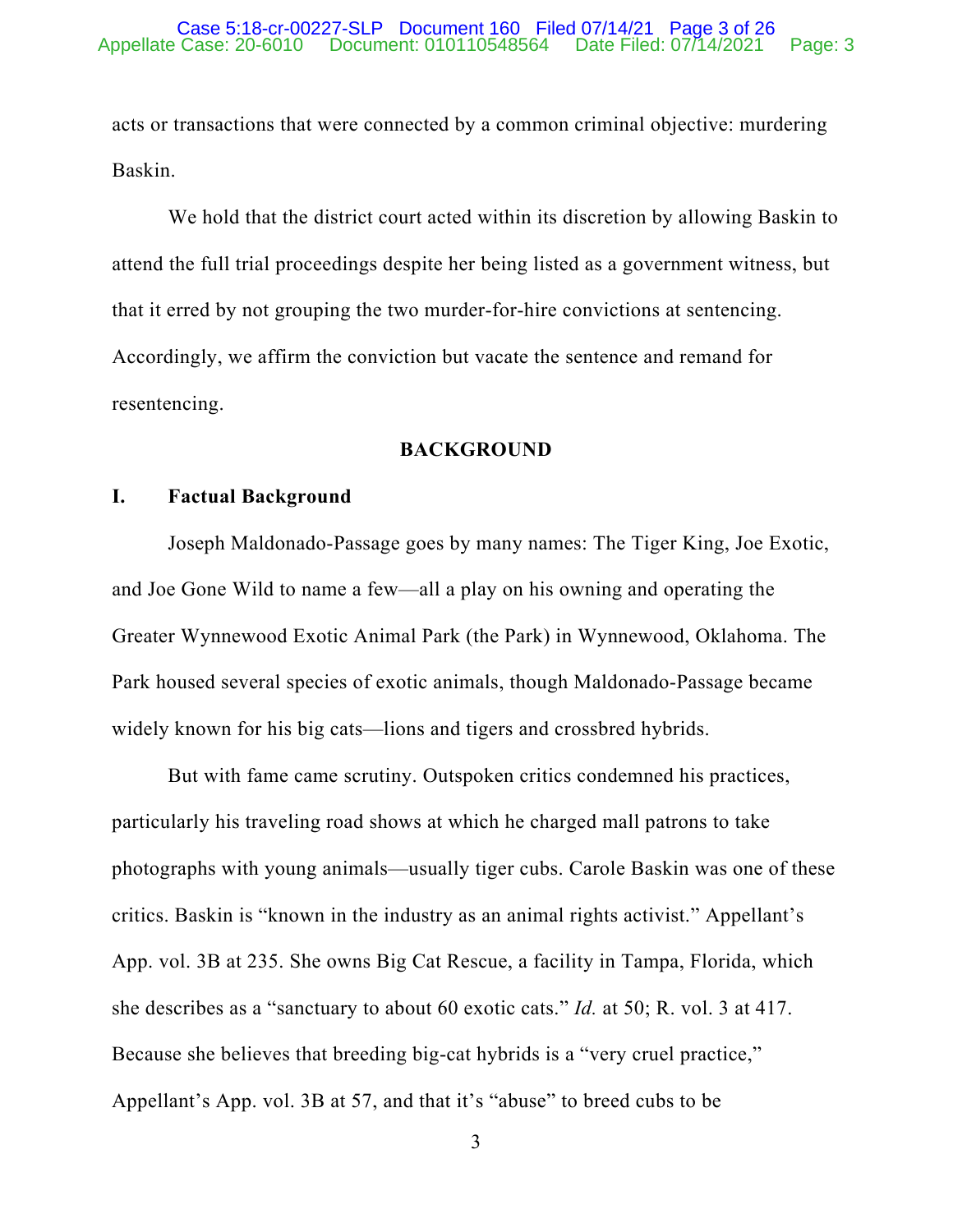### Appellate Case: 20-6010 Document: 010110548564 Date Filed: 07/14/2021 Page: 4 Case 5:18-cr-00227-SLP Document 160 Filed 07/14/21 Page 4 of 26

photographed for money, *id.* at 55, she began trying to discourage the malls along his route from hosting Maldonado-Passage's show. And when the shows went on, she and her supporters protested them.

After learning of Baskin's activities, Maldonado-Passage retaliated by renaming his road shows "Big Cat Rescue Entertainment," using similar lettering to mimic Baskin's "Big Cat Rescue." *Id.* vol. 3A at 289; *id.* vol. 3B at 4, 66. After some people confused her brand with his road shows, Baskin sued Maldonado-Passage and obtained a \$1 million judgment for copyright and trademark infringement. Then she began trying to collect on it. Maldonado-Passage believed Baskin was trying to drown him in lawsuits to drive him out of business. Due to his ever-growing legal fees, he filed for bankruptcy.

Maldonado-Passage took to the internet to vent his anger with Baskin. He readily admits that he posted "some pretty outrageous stuff" online. *Id.* vol. 3D at 39. In one instance, he posted a picture of himself posing in a coffin with the caption, "I bought my good friend in Florida a Christmas present." *Id.* vol. 3B at 89–90. He also posted a Facebook photo of a jar containing a shrunken head made to look like Baskin's. He even recorded a video in which he fired a gun at a "Carole blowup doll." *Id.* at 111–12. As he put it, his stunts were just about the money: "the more viewers you have, the more money you raise." *Id.* vol. 3D at 40. As Baskin put it, his stunts showed that he was dangerously "obsessed" with her. *Id.* at 264.

But soon his threats weren't just words on Facebook. In August 2017, Maldonado-Passage took a fateful step and began plotting Baskin's murder. He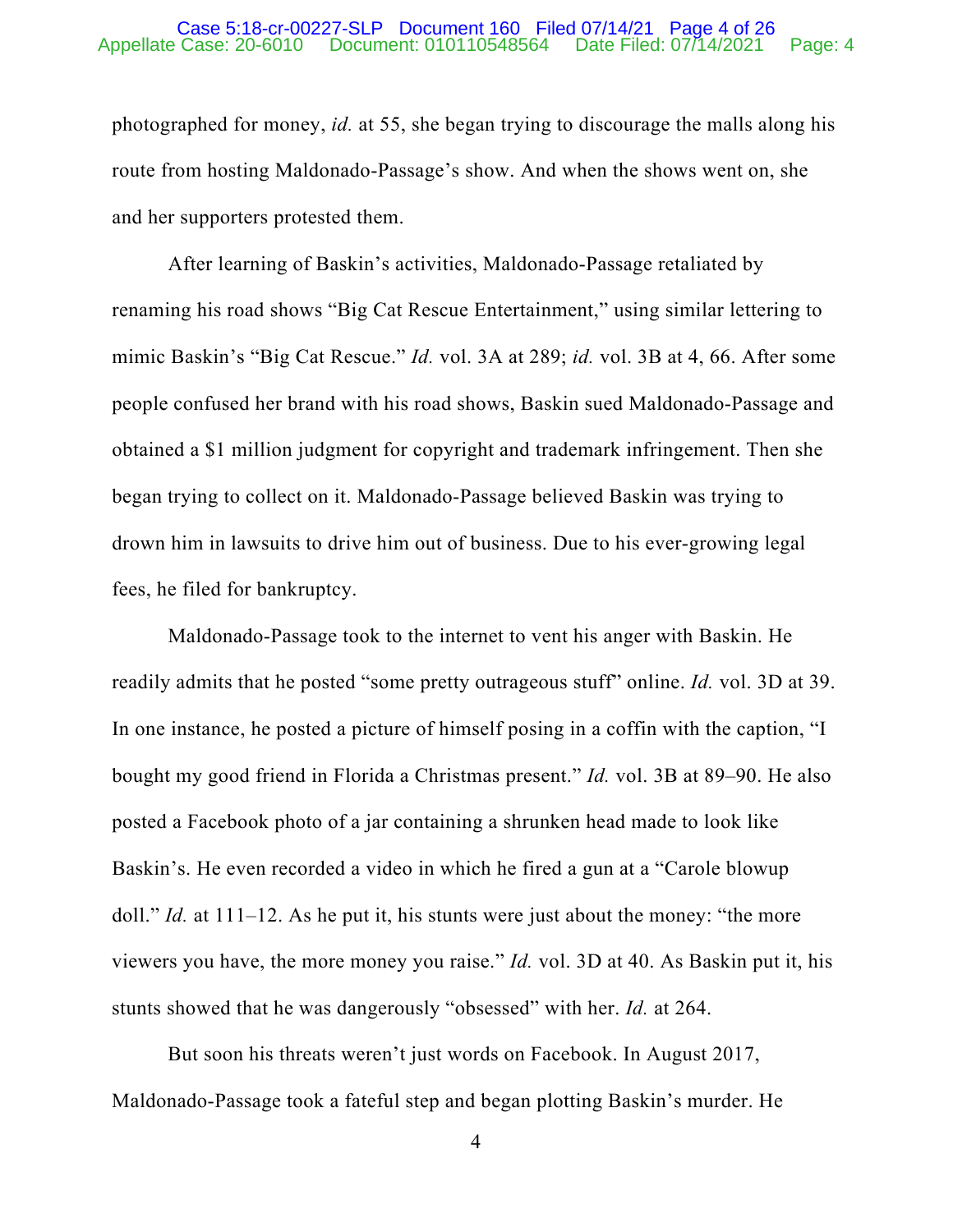### Appellate Case: 20-6010 Document: 010110548564 Date Filed: 07/14/2021 Page: 5 Case 5:18-cr-00227-SLP Document 160 Filed 07/14/21 Page 5 of 26

enlisted one of his park employees, Alan Glover, to kill Baskin, promising to pay him \$5,000 up front and more money after the murder. Glover agreed, proposing to kill her by "cut[ting] her head off," though he testified that he never really intended on going through with it. *Id.* vol. 3C at 31.

In November 2017, Maldonado-Passage arranged for Glover to travel to Texas to get a fake ID so that Glover could book travel arrangements to Florida without revealing his identity. Despite their initial agreement, Maldonado-Passage paid Glover only \$3,000 up front. Before Glover departed, Maldonado-Passage took Glover's phone and gave him a new one to use along the way. The new phone contained pictures of Baskin so that Glover "wouldn't kill the wrong person." *Id.* at 47–48.

Just a few days after getting his fake ID, Glover flew from Oklahoma to Georgia under a false name and then drove to South Carolina. After a few weeks there, he drove to Florida. He testified that he had planned on visiting Baskin to tell her about Maldonado-Passage's "serious" intentions to have her killed. *Id.* at 51. But he got no further than partying on Florida beaches. Glover suspected that Maldonado-Passage knew he hadn't committed the murder in light of his inaction and the lack of news coverage of Baskin's murder. Glover waited several months before returning to Oklahoma, without so much as ever seeing Baskin.

Before Glover returned, Maldonado-Passage began communicating with a friend, James, who introduced him to a man named Mark. Unbeknown to Maldonado-Passage, Mark was an undercover FBI agent. In December 2017, just one month after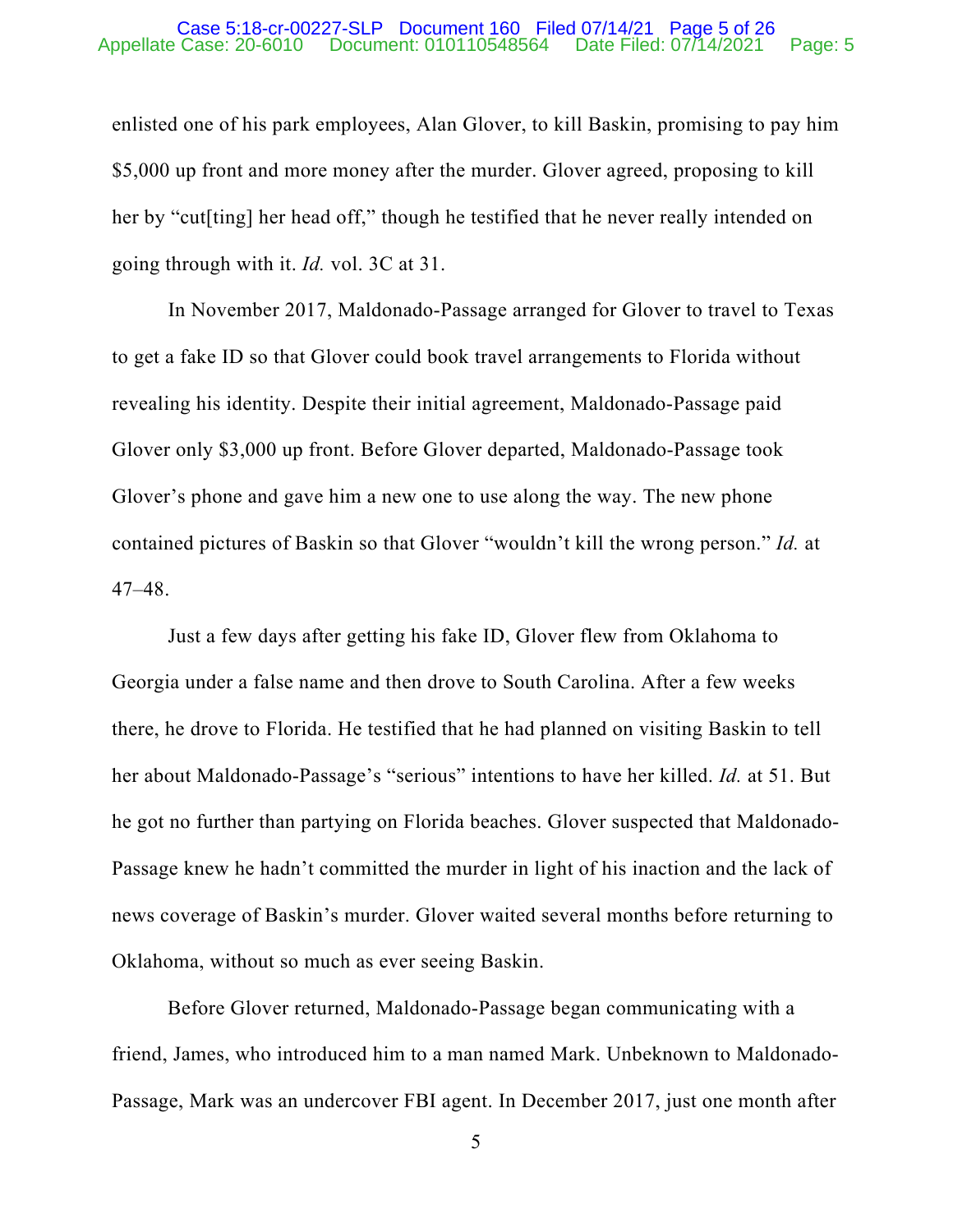# Appellate Case: 20-6010 Document: 010110548564 Date Filed: 07/14/2021 Page: 6 Case 5:18-cr-00227-SLP Document 160 Filed 07/14/21 Page 6 of 26

Glover left for Florida, Maldonado-Passage and Mark discussed a plan to murder Baskin. Days later, Maldonado-Passage offered to pay Mark a \$5,000 down payment for murdering Baskin and \$5,000 more after the killing. At Mark's request, Maldonado-Passage agreed to get a pistol at a flea market to use for the murder. By February 2018, Maldonado-Passage had told James that he believed Glover had absconded with his money. And by March, Maldonado-Passage was still working on getting the money to pay Mark. But despite all his efforts, Maldonado-Passage's murderous plans failed, and his actions culminated in his eventual arrest.

# **II. Procedural History**

In November 2018, a federal grand jury indicted Maldonado-Passage in a twenty-one-count indictment charging nineteen counts of wildlife crimes in violation of the Endangered Species Act, 16 U.S.C. §§ 1531–1544, and the Lacey Act, 16 U.S.C. §§ 3371–3378, and, as relevant here, two counts of using interstate facilities in the commission of a murder-for-hire plot, in violation of [1](#page-23-0)8 U.S.C.  $\S$  1958(a)<sup>1</sup> and § 2. Count 1 pertained to his use of interstate facilities to arrange for Glover to kill

<sup>&</sup>lt;sup>1</sup> This provision subjects to criminal liability anyone who causes another to travel in interstate commerce, "or uses or causes another (including the intended victim) to use the mail or any facility of interstate . . . commerce, with intent that a murder be committed . . . as consideration for . . . anything of pecuniary value." 18 U.S.C. § 1958(a).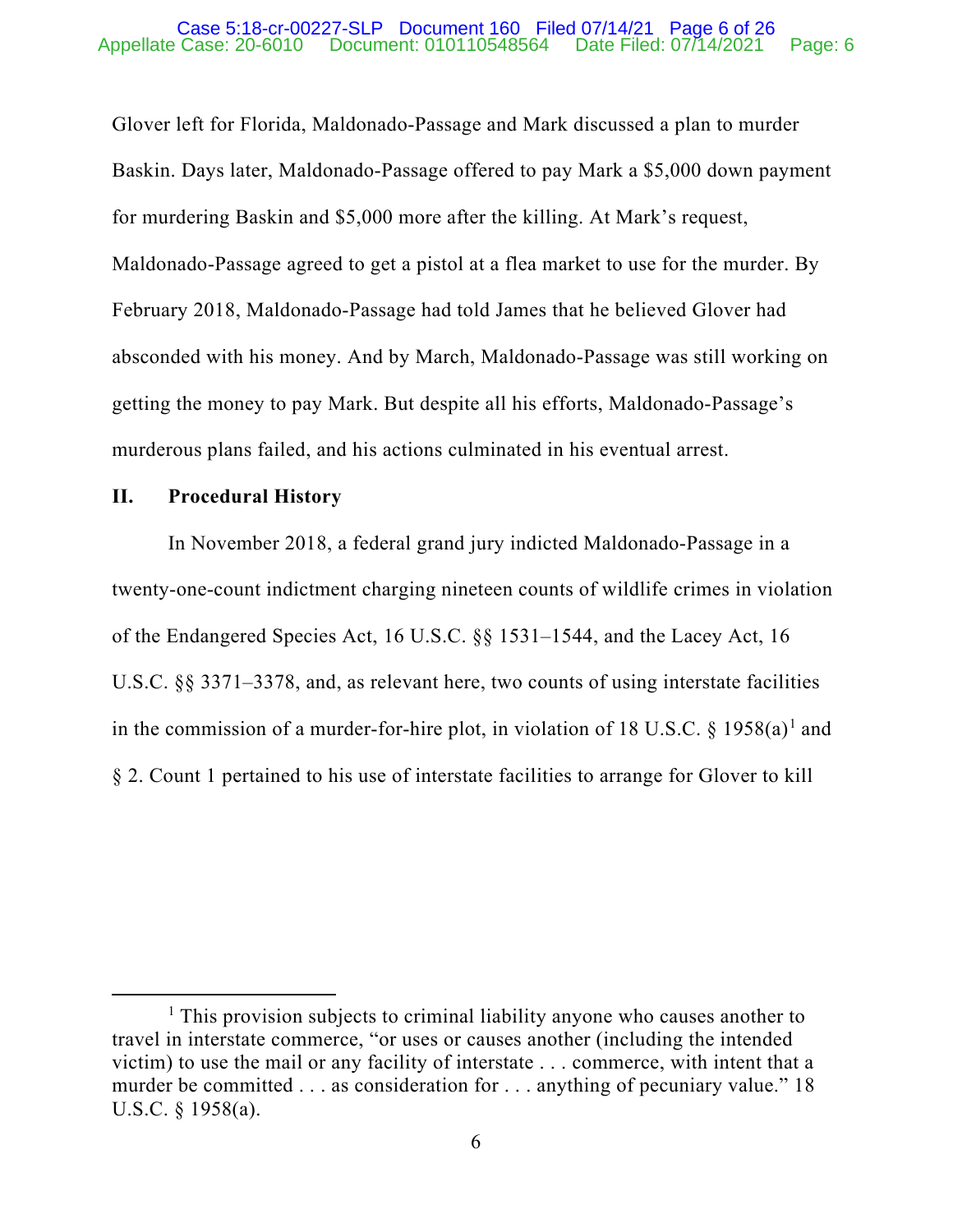### Appellate Case: 20-6010 Document: 010110548564 Date Filed: 07/14/2021 Page: 7 Case 5:18-cr-00227-SLP Document 160 Filed 07/14/21 Page 7 of 26

Baskin; and Count 2, his use of interstate facilities to arrange for Mark to do the same.

The government listed Baskin as a trial witness, so Maldonado-Passage moved to sequester her from the courtroom under Federal Rule of Evidence 615. In response, the government argued that Baskin had a right to remain in the courtroom as a crime victim under the Crime Victims' Rights Act (CVRA), 18 U.S.C. § 3771. The court allowed her to remain in the courtroom, rejecting Maldonado-Passage's argument that Baskin couldn't qualify as a crime victim under the CVRA absent a showing that she had suffered physical harm from his crimes.

In support of Count 1, the government offered evidence at trial of a November 7, 2017 phone call recording between Maldonado-Passage and James. During the call, the men discussed how Glover had picked up a fake ID in Texas after Maldonado-Passage had instructed him to conceal his identity while traveling to Florida to murder Baskin. In addition, the government presented testimony that the FBI had analyzed the contents of the cell phone that Maldonado-Passage had given to Glover before he left, itself a facility of interstate commerce. The cell phone, which Glover took with him to Florida, contained photos of Baskin to help Glover identify her. And Glover testified that he received a cash down payment from Maldonado-Passage to kill Baskin after Maldonado-Passage sold one of his cubs.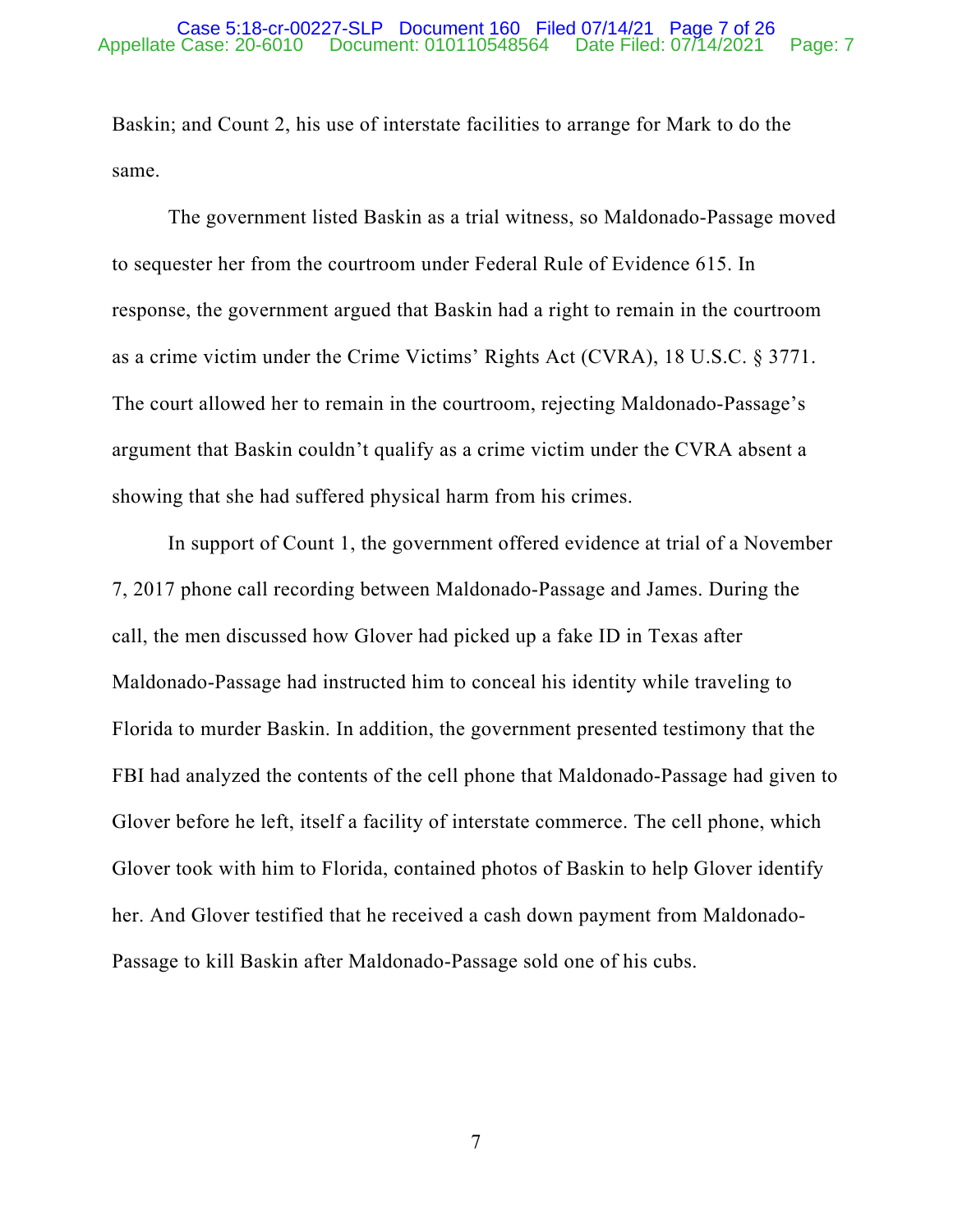### Appellate Case: 20-6010 Document: 010110548564 Date Filed: 07/14/2021 Page: 8 Case 5:18-cr-00227-SLP Document 160 Filed 07/14/21 Page 8 of 26

In support of Count [2](#page-23-0), the government played a recorded cell phone call<sup>2</sup> from December 5, 2017, in which Maldonado-Passage agreed to meet with James and Mark to discuss killing Baskin. The government also played a recorded conversation that took place when Maldonado-Passage, James, and Mark met up at the Park, in which Maldonado-Passage suggested that he could get a clean pistol from a flea market for Mark to commit the murder. Maldonado-Passage also suggested the best place to do it—on the bike path that Baskin took to work. When Mark agreed to commit the murder for \$10,000, Maldonado-Passage said that he'd "get James the money," in part, by selling "a bunch of tigers." Appellant's App. vol. 3D at 183–84.

The jury convicted Maldonado-Passage on all counts. The district court sentenced him to 264 months' imprisonment, based on an advisory Guideline range of 262 to 327 months. In doing so, the court adopted the recommendations in the Presentence Investigation Report, including its recommendation against grouping the two murder-for-hire convictions under  $\S 3D1.2(b)$  $\S 3D1.2(b)$  $\S 3D1.2(b)$  of the Guidelines.<sup>3</sup> On that point, the court reasoned that Maldonado-Passage had engaged in "two distinctly separate courses of conduct devising two separate plots [for] murder." R. vol. 3 at 1141. This appeal followed, and we have jurisdiction under 28 U.S.C. § 1291.

<sup>&</sup>lt;sup>2</sup> The trial judge instructed the jury that the cell phone Maldonado-Passage was using for this call was a "facility of interstate commerce" in itself. Appellant's App. vol. 1B at 51.

<sup>&</sup>lt;sup>3</sup> We agree with the parties that  $\S 3D1.2(b)$  is the only applicable subsection.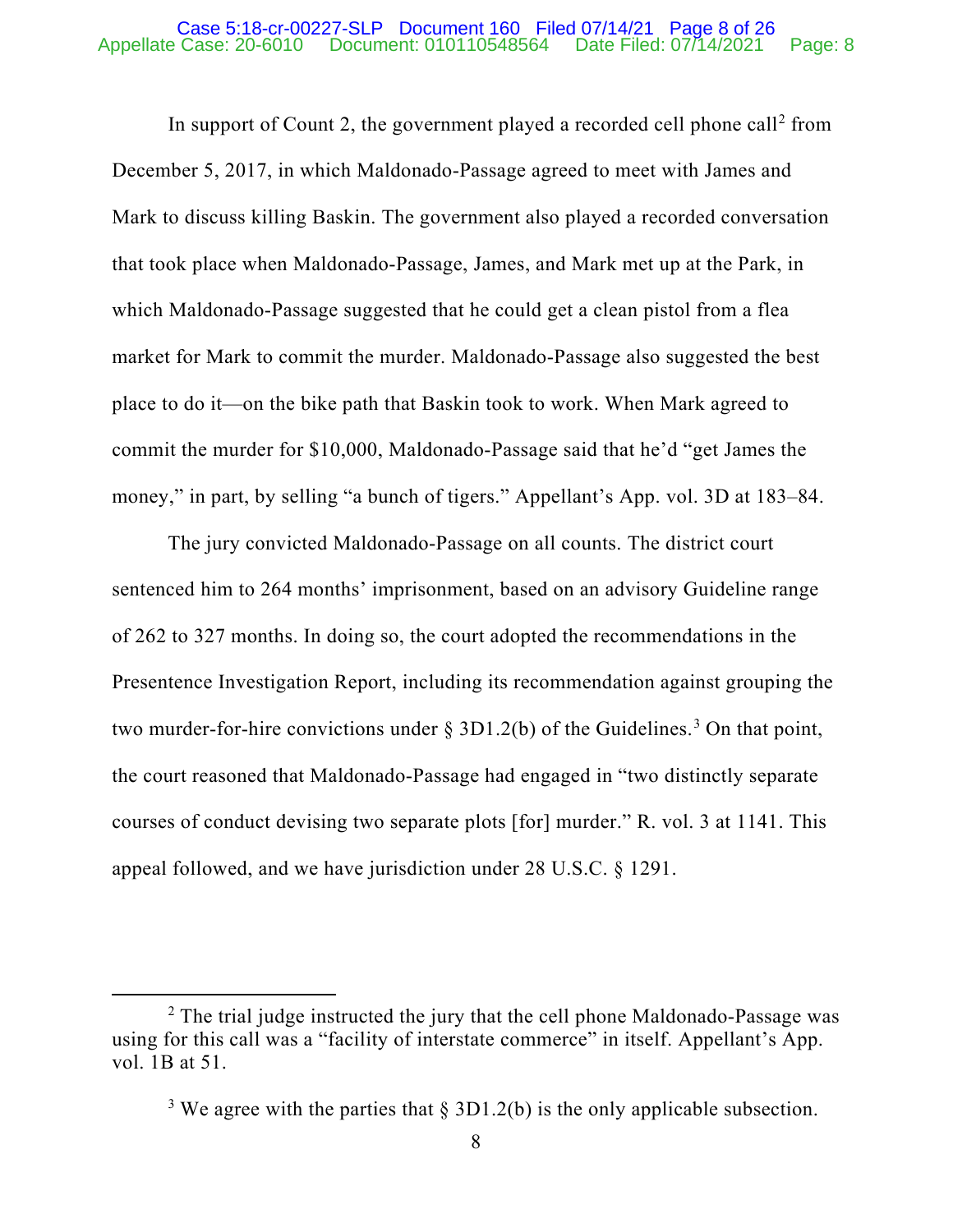# **DISCUSSION**

# **I. Sequestering a Witness**

"We review for abuse of discretion a district court's sequestration decisions." *U.S. ex rel. Bahrani v. ConAgra, Inc.*, 624 F.3d 1275, 1296 (10th Cir. 2010) (citation omitted). But because a district court would "necessarily abuse its discretion if it based its ruling on an erroneous view of the law," "we review subsidiary legal questions de novo." *Johnson v. Spencer*, 950 F.3d 680, 701 (10th Cir. 2020) (citations omitted).

Federal Rule of Evidence 615 includes this general rule: "At a party's request, the court must order witnesses excluded so that they cannot hear other witnesses' testimony." "But this rule does not authorize excluding . . . (d) a person authorized by statute to be present." *Id.* One such statute is the CVRA, which grants crime victims "[t]he right not to be excluded from any such public court proceeding, unless the court, after receiving clear and convincing evidence, determines that testimony by the victim would be materially altered if the victim heard other testimony at that proceeding." 18 U.S.C.  $\S 3771(a)(3)$ . The CVRA defines a crime victim as "a person directly and proximately harmed as a result of the commission of a Federal offense." *Id.* § 3771(e)(2)(A).

Whether Baskin qualifies as a crime victim under the CVRA depends on whether Maldonado-Passage's commission of the crimes "directly and proximately harmed" her. *Id.* Maldonado-Passage urges us to interpret this as requiring *physical* harm. And because "[i]t is undisputed that Baskin suffered no physical harm," he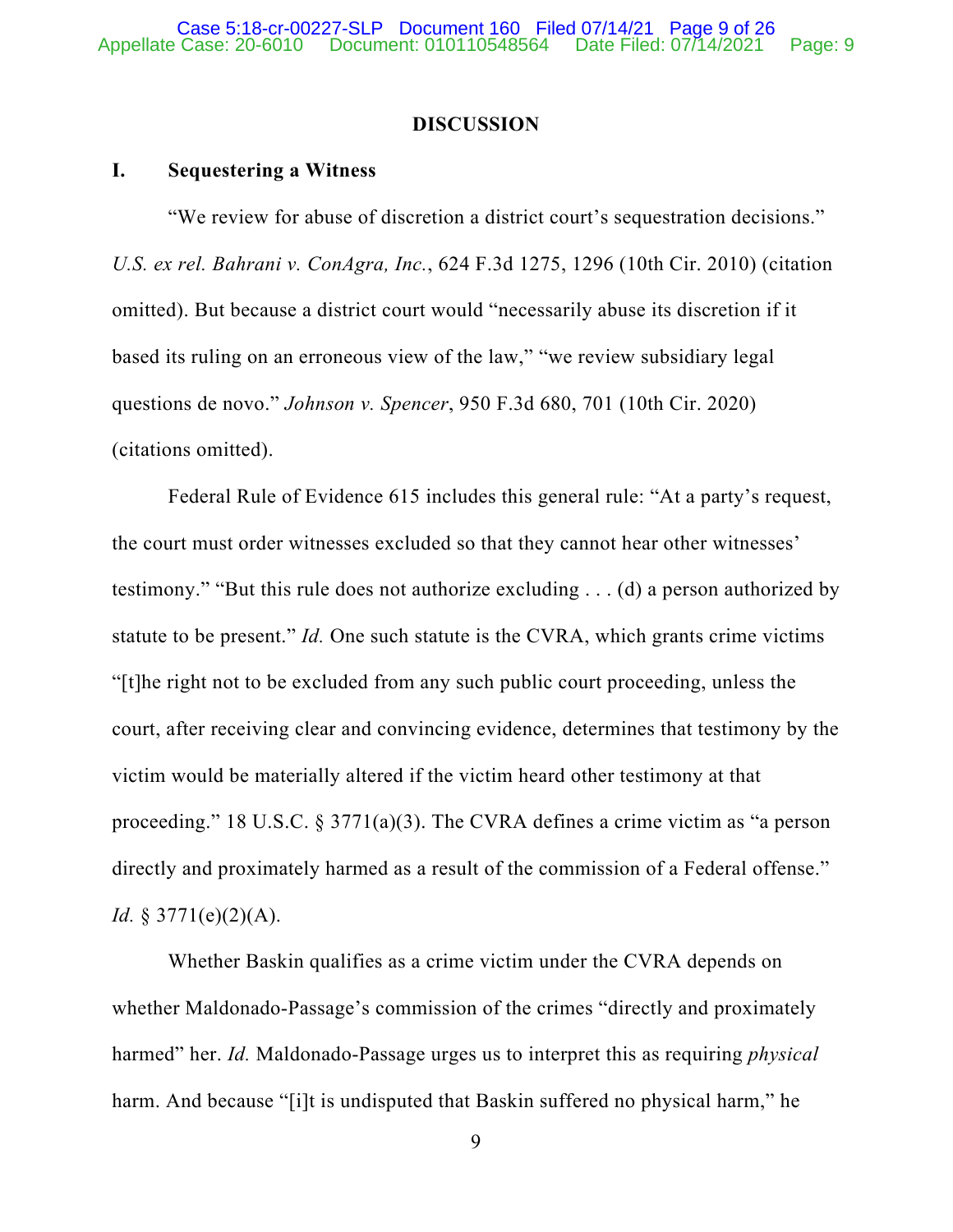# Appellate Case: 20-6010 Document: 010110548564 Date Filed: 07/14/2021 Page: 10 Case 5:18-cr-00227-SLP Document 160 Filed 07/14/21 Page 10 of 26

contends that she can't qualify as a "victim" under the CVRA. Appellant's Opening Br. at 10. The district court disagreed; by allowing Baskin to remain in the courtroom, the district court necessarily determined that physical harm isn't a prerequisite, since all agree that she suffered no physical harm. We conclude the same.

Beginning with the text, § 3771(e)(2)(A) doesn't require *physical* harm. And Maldonado-Passage can't simply read that condition into the statute. We have reasoned that "this mode of statutory interpretation—which effectively adds words to the statute—is generally impermissible, and it is so here." *Exby-Stolley v. Bd. of Cnty. Comm'rs*, 979 F.3d 784, 810 (10th Cir. 2020) (citations omitted), *cert. denied*, No. 20-1357, 2021 WL 2637869 (U.S. June 28, 2021).

What's more, we haven't required physical harm for a person to be a "victim" under the Mandatory Victim Restitution Act (MVRA), 18 U.S.C. § 3663A. *See, e.g.*, *United States v. Gallant*, 537 F.3d 1202, 1247–49 (10th Cir. 2008) (applying victim status under the MVRA to a person who had incurred expenses because of defendants' crime). This matters because "[t]he definition of 'victim' in the [MVRA and in the CVRA] . . . is virtually identical." *United States v. Speakman*, 594 F.3d 1165, 1171 n.3 (10th Cir. 2010) (citations omitted).[4](#page-23-0) Accordingly, we hold that when

<sup>&</sup>lt;sup>4</sup> The MVRA defines "victim" as "a person directly and proximately harmed as a result of the commission of an offense for which restitution may be ordered." 18 U.S.C. § 3663A(a)(2).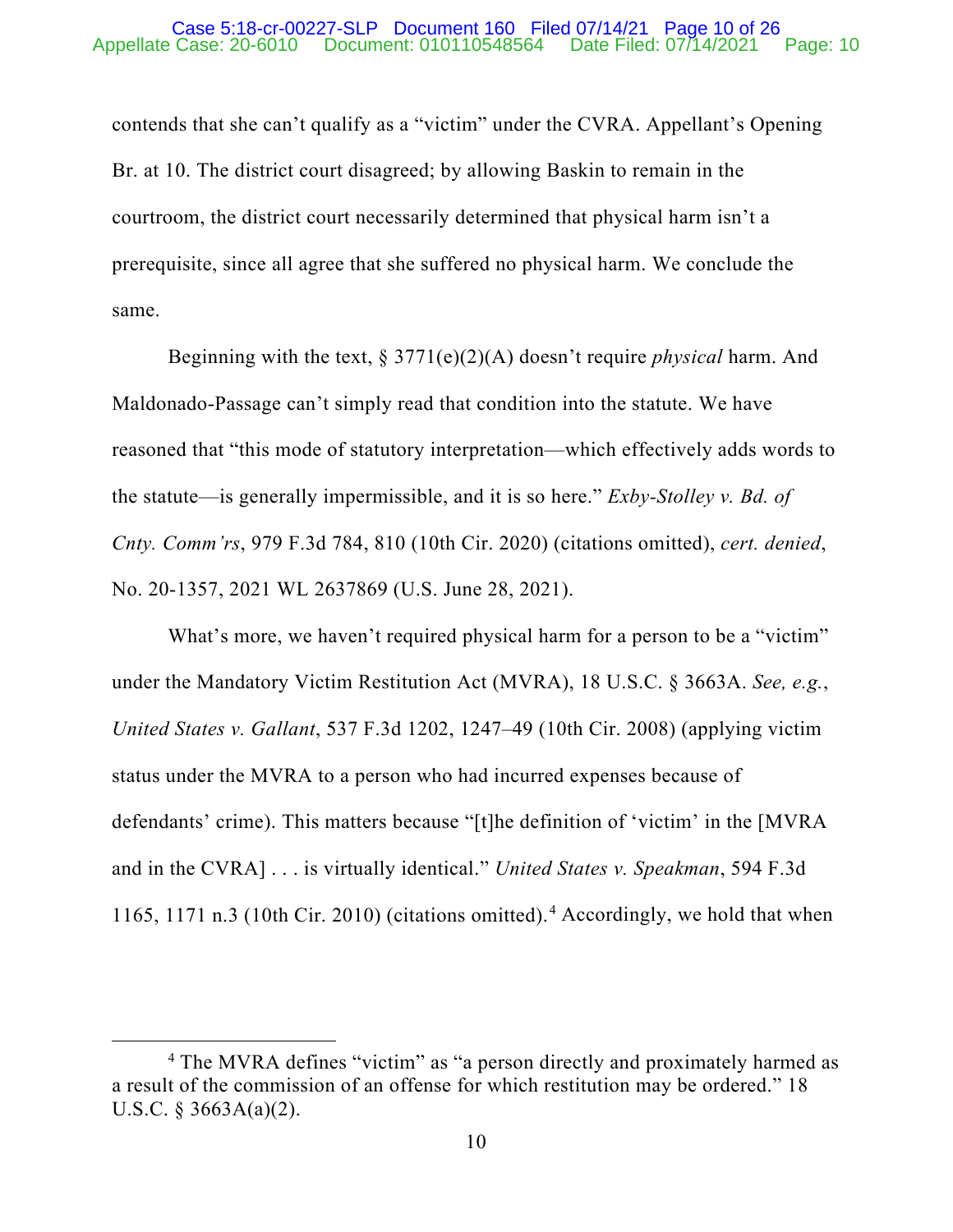### Appellate Case: 20-6010 Document: 010110548564 Date Filed: 07/14/2021 Page: 11 Case 5:18-cr-00227-SLP Document 160 Filed 07/14/21 Page 11 of 26

a defendant's commission of a crime results in emotional or pecuniary harm, the harmed person qualifies as a crime victim under the CVRA.<sup>[5](#page-23-0)</sup>

Here, Maldonado-Passage's commission of the murder-for-hire crimes directly and proximately caused Baskin's harms. After learning of Maldonado-Passage's original plan to kill her, Baskin "stepped . . . up" her security precautions, which already included carrying a firearm, installing security cameras at her home and business, installing blinds, and hiring security for her events. Appellant's App. vol. 3B at 92–93, 105–06. For a time, she even avoided going out in public. Later, she started taking different routes to work, leaving at different times, to avoid being seen. She testified that she "s[aw] every bystander as a potential threat" and never felt safe. *Id.* vol. 3D at 263. In short, because Maldonado-Passage's plan to have Baskin murdered was both the but-for and proximate cause of these emotional and pecuniary injuries, the district court acted within its discretion in allowing Baskin to stay in the courtroom as a crime victim under the CVRA.

# **II. Grouping the Two Murder-for-Hire Counts of Conviction**

Maldonado-Passage argues that the district court erred by not grouping Counts 1 and 2 as "closely related counts" under § 3D1.2(b) of the Guidelines. Had the district court grouped the two counts, Maldonado-Passage's total offense level would have been 37. But not grouping the two counts led to an additional two offense levels, for a total of 39. *See* U.S.S.G. § 3D1.4(a). This increased his advisory

<sup>5</sup> Maldonado-Passage hasn't contested that Baskin suffered emotional or pecuniary harm.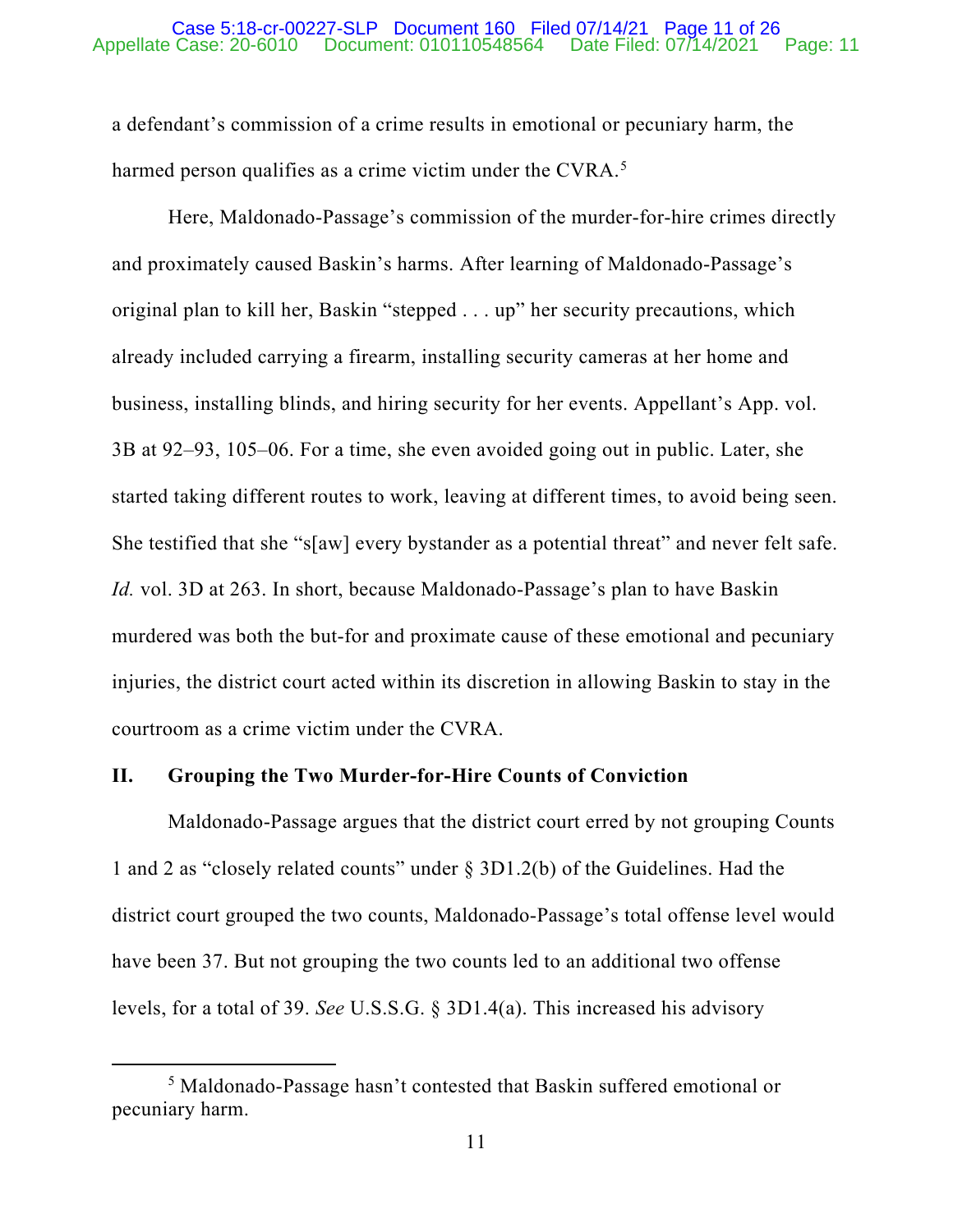# Appellate Case: 20-6010 Document: 010110548564 Date Filed: 07/14/2021 Page: 12 Case 5:18-cr-00227-SLP Document 160 Filed 07/14/21 Page 12 of 26

Guidelines range from 210 to 2[6](#page-23-0)2 months to 262 to 327 months.<sup>6</sup> We agree with Maldonado-Passage that the district court should have grouped the two counts.

"[W]hen reviewing a district court's application of the Sentencing Guidelines, we review legal questions *de novo* and we review any factual findings for clear error, giving due deference to the district court's application of the guidelines to the facts." *United States v. Wolfe*, 435 F.3d 1289, 1295 (10th Cir. 2006) (citation omitted). "Ultimately, our task in interpreting the Guidelines is to determine the intent of the Sentencing Commission." *United States v. Thomas*, 939 F.3d 1121, 1123 (10th Cir. 2019) (quoting *United States v. Rivera-Oros*, 590 F.3d 1123, 1129 (10th Cir. 2009)). In doing so, we apply "traditional techniques of statutory construction." *Id.* (citation omitted). Generally, "we interpret a word or phrase in a statute or the guidelines in accordance with its ordinary, everyday meaning." *Id.* (citations omitted). And we review de novo the district court's interpretation of the Sentencing Guidelines. *United States v. Maltais*, 961 F.2d 1485, 1486 (10th Cir. 1992) (first citing *United* 

<sup>&</sup>lt;sup>6</sup> The Sentencing Commission was mindful that the grouping rules could in unusual circumstances provide inadequate or excessive sentencing adjustments. U.S.S.G. § 3D1.4 cmt. background. In this regard, it spoke to a district court's latitude to depart from the guideline range to reach the proper sentence. *Id.* In the advisory-guideline regime post-*United States v. Booker*, 543 U.S. 220 (2005), courts can vary from the applicable sentencing range in accordance with 18 U.S.C. § 3553(a). Thus, the grouping decision may be less important than it was during the mandatory-guidelines regime.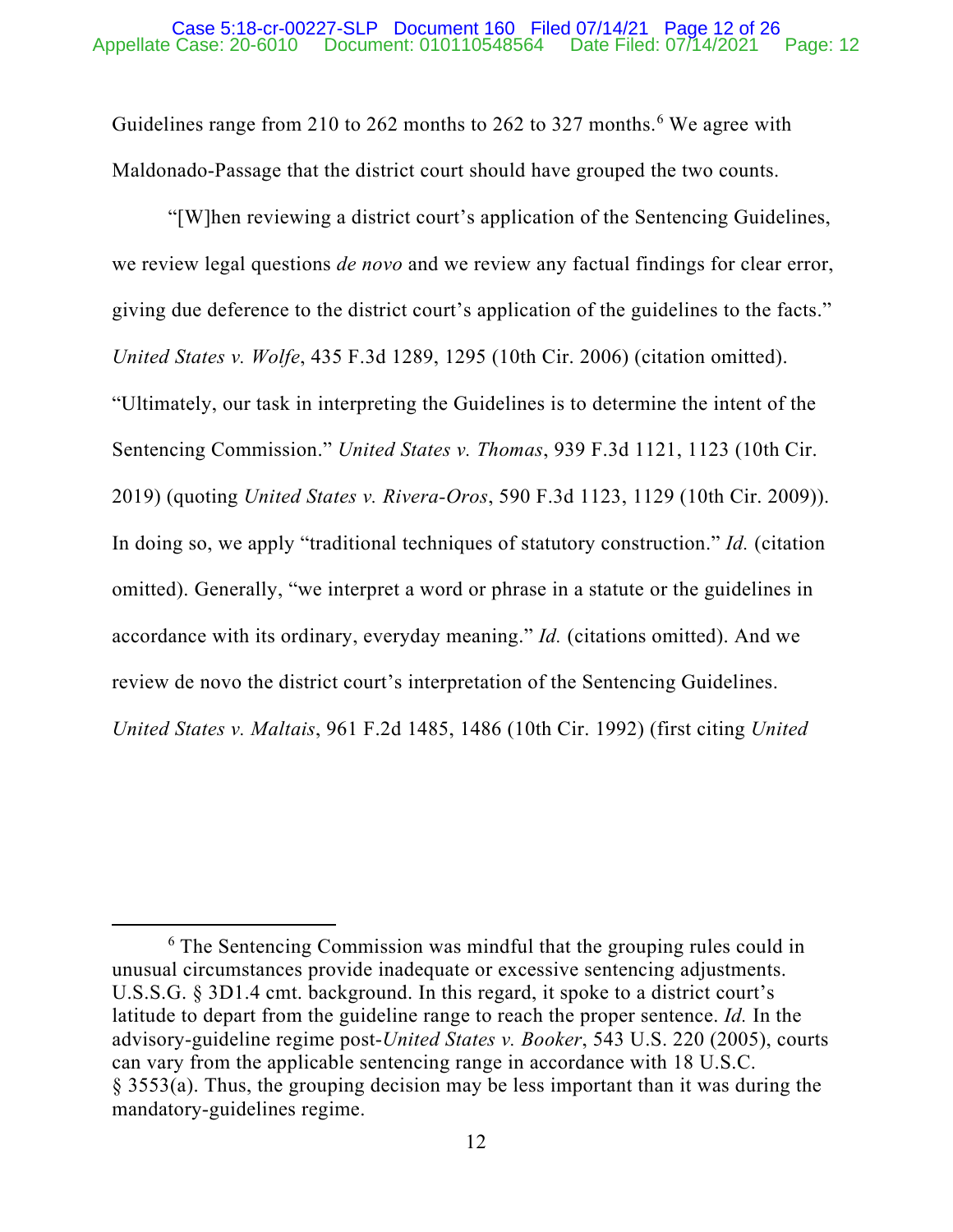*States v. Norman*, 951 F.2d 1182, 1184 (10th Cir. 1991); then citing *United States v. Agbai*, 930 F.2d 1447, 1448 (10th Cir. 1991)). [7](#page-23-0)

Under  $\S 3D1.2(b)$  of the Guidelines, courts must group counts as involving "substantially the same harm" if three conditions are met: (1) the counts involve the same victim; (2) the counts involve two or more acts or transactions; and (3) the acts or transactions are connected by a "common criminal objective."[8](#page-23-0) The parties agree that the first two conditions are met. Thus, the grouping decision depends on whether the acts or transactions underlying the two murder-for-hire counts were connected by a "common criminal objective"—making them "closely related counts." U.S.S.G.

§ 3D1.2.

This decision is as straightforward as  $\S 3D1.2(b)$ 's "common criminal objective" language is plain. An object is "something sought to be attained or accomplished; an end, goal, or purpose." *Object*, Black's Law Dictionary (11th ed.

<sup>&</sup>lt;sup>7</sup> Within the context of grouping decisions under  $\S$  3D1.2, some other circuits have done the same. *See, e.g.*, *United States v. Vasquez*, 389 F.3d 65, 77 (2d Cir. 2004) (applying de novo review in assessing "whether grouping of offenses involving the same [victim] on different days [was] appropriate" under § 3D1.2); *United States v. Toler*, 901 F.2d 399, 402 (4th Cir. 1990) ("Since this issue [of grouping under § 3D1.2] involves a legal interpretation of guidelines terminology and the application of that terminology to a particular set of facts, we review de novo." (citation omitted)).

<sup>8</sup> Section 3D1.2(b) also provides an alternate route to grouping when (1) the counts involve the same victim; (2) the counts involve two or more acts or transactions; and (3) the acts or transactions constitute part of a "common scheme or plan." Because we conclude that Maldonado-Passage's two murder-for-hire counts group as part of a "common criminal objective," we do not consider whether the underlying acts or transactions of the two counts constitute part of a "common scheme or plan." *Id.*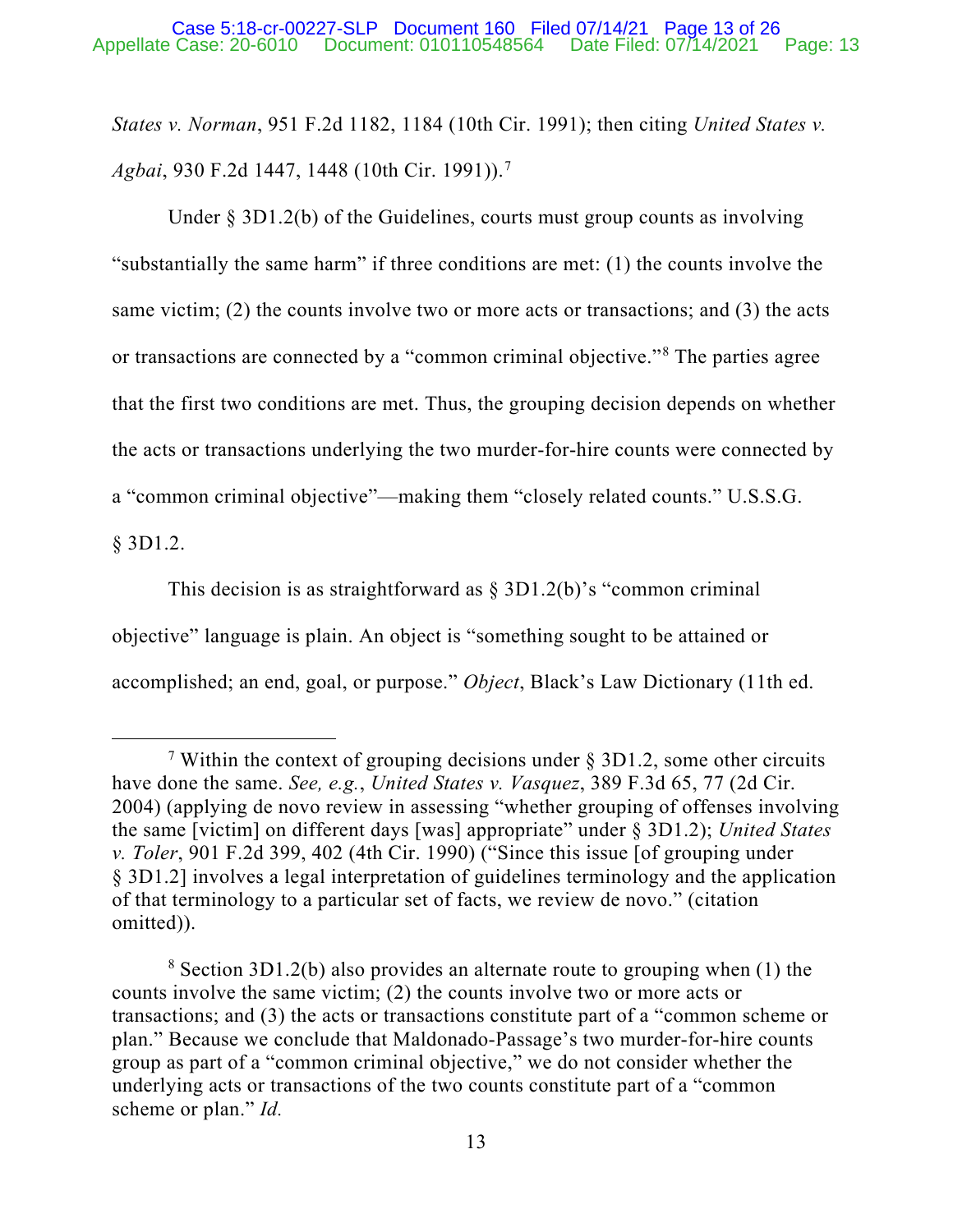### Appellate Case: 20-6010 Document: 010110548564 Date Filed: 07/14/2021 Page: 14 Case 5:18-cr-00227-SLP Document 160 Filed 07/14/21 Page 14 of 26

2019). "Criminal" is something "[o]f, relating to, or involving a crime." Black's Law Dictionary, *supra*, *Criminal*. And "in common," means "[s]hared equally." Black's Law Dictionary, *supra*, *In Common*. Here, Maldonado-Passage hired two different hitmen on two different occasions, though his "end, goal, or purpose," was the same. Thus, the acts or transactions of the two counts shared a common criminal objective—Baskin's murder. Otherwise stated, the charged uses of interstatecommerce facilities shared the same criminal objective. Accordingly, by the plain text of § 3B1.2(b) itself, the district court erred by not grouping the two murder-forhire counts.

Section 3D1.2 also states that "[a]ll counts involving substantially the same harm shall be grouped together into a single Group." U.S.S.G. § 3D1.2. The commentary explains that counts "represent[ing] essentially one composite harm to the same victim are to be grouped." *Id.* at cmt. n.4. At oral argument, the government asserted an uncertain belief that Baskin knew about the second murder plot, trying to establish that Baskin had experienced separate fear from each plot. But we see nothing in the record to support such an assertion.

The Guidelines examples do not undermine the plain meaning of "common criminal objective." At oral argument, the government suggested that Maldonado-Passage's murder-for-hire plots correspond to the rape and assault examples given in the commentary to  $\S 3D1.2(b)$  as improper for grouping. For instance, the commentary provides that grouping is inappropriate if a defendant is convicted of "two counts of assault on a federal officer for shooting at the officer on two separate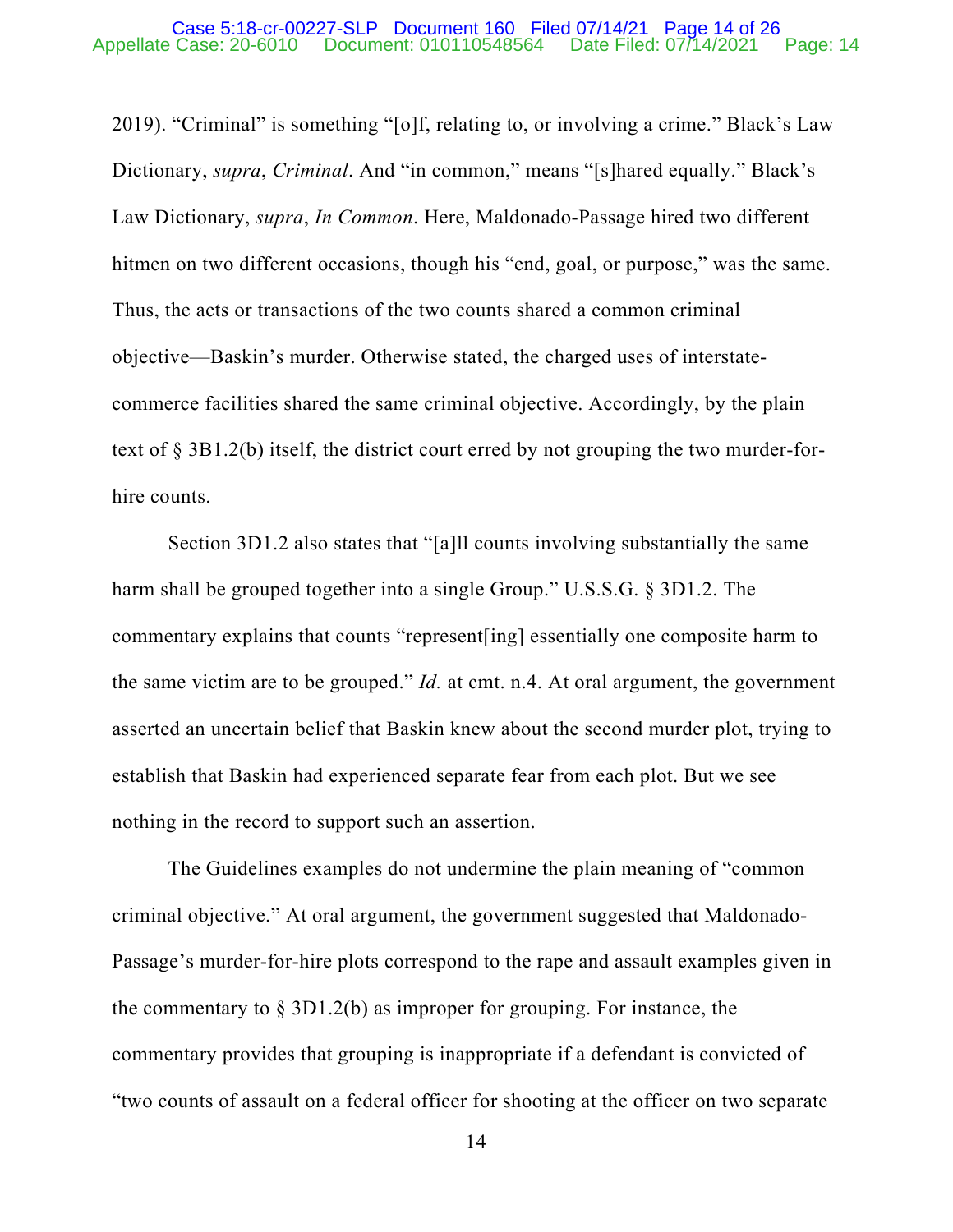### Appellate Case: 20-6010 Document: 010110548564 Date Filed: 07/14/2021 Page: 15 Case 5:18-cr-00227-SLP Document 160 Filed 07/14/21 Page 15 of 26

days" or if a defendant is convicted of "two counts of rape for raping the same person on different days." *Id.* § 3D1.2 cmt. nn.3–4. But these examples—involving two separate instances of rape or assault to the same victim—differ from our situation. Here, Baskin was neither murdered multiple times nor assaulted multiple times during attempted murders. Her harm was one sustained, ongoing harm. She learned that Maldonado-Passage intended to have her killed and lived with that fear. None of the Application Note 4 examples, which specifically address  $\S 3D1.2(b)$ , speak to this case's situation—successive plans to achieve the same criminal end. *See id.* § 3D1.2 cmt. n.4. Unlike the robbery victim mentioned in Note 4, in which a defendant robs the same victim on different occasions, Baskin did not sustain "multiple, separate instances of fear and risk of harm." *Id.* So the district court erred in finding that Baskin had suffered individual harms—not a "composite harm"—from the two murder plots. *Id.*; Appellant's App. vol. 3D at 246.

Moreover, the district court didn't specifically interpret the legal meaning of the controlling  $\S 3D1.2(b)$  text—that is, "connected by a common criminal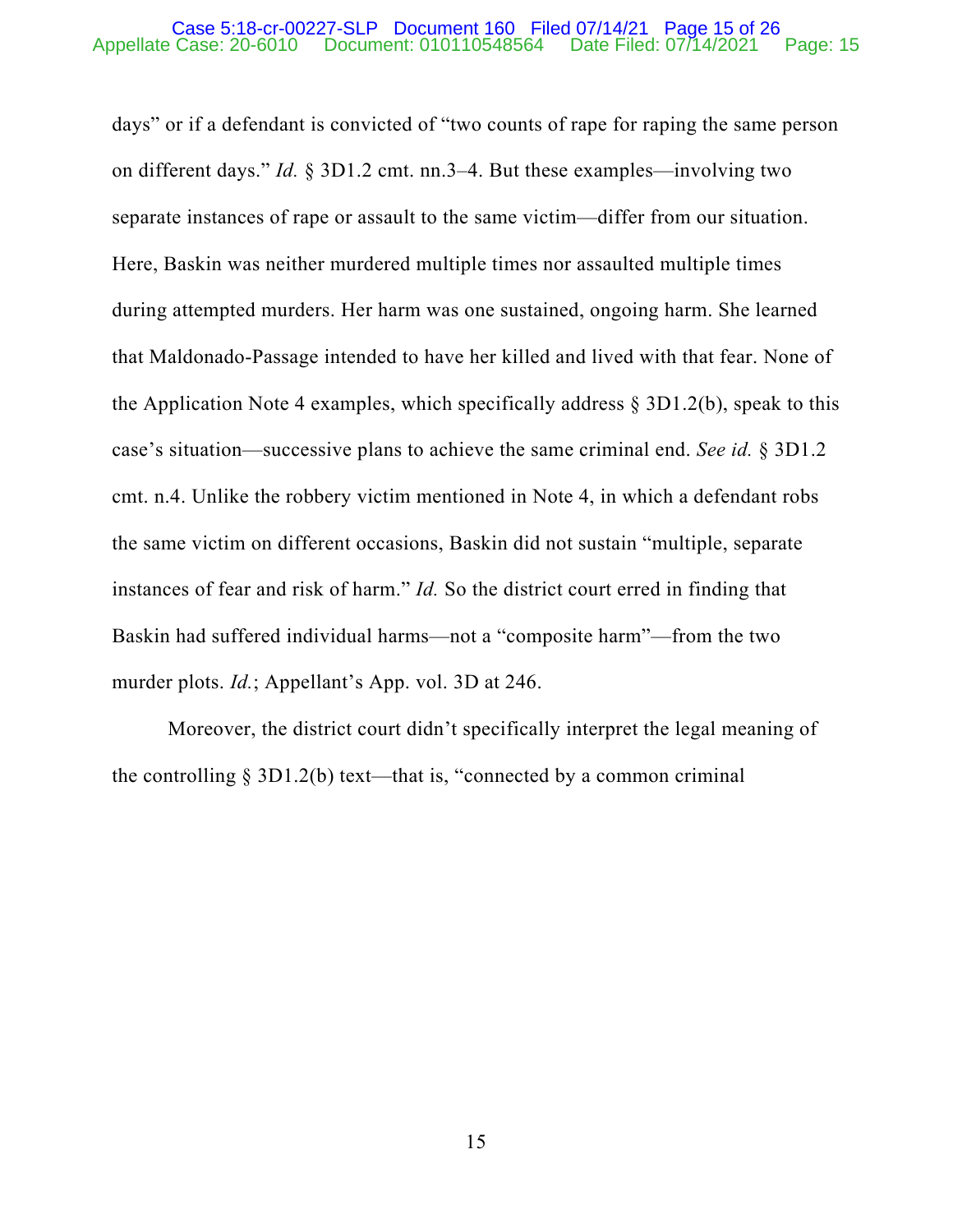### Appellate Case: 20-6010 Document: 010110548564 Date Filed: 07/14/2021 Page: 16 Case 5:18-cr-00227-SLP Document 160 Filed 07/14/21 Page 16 of 26

objective."[9](#page-23-0) Instead, the court leaned on Application Note 4's language that "counts that are part of *a single course of conduct* with a single criminal objective and represent essentially one composite harm to the same victim are to be grouped together, even if they constitute legally distinct offenses occurring at different times." U.S.S.G. § 3D1.2 cmt. n.4 (emphasis added). Focusing on this language, the district court sided with the government: "[W]hile I do agree it was a close call, I do not believe that this was a single course of conduct as contemplated in the application notes of Section 3D1.2(b)." Appellant's App. vol. 3D at 247.

The district court reasoned that though a "broad, cursory view" of the two murder-for-hire plots pointed to a common criminal objective of murdering Baskin, the specific facts underlying the two plans diverged, making grouping inappropriate. *Id.* at 246. The court further noted that though "generally speaking," the two counts involved a common criminal objective to have Baskin murdered, Maldonado-Passage's acts related to "two distinctly separate courses of conduct devising two

<sup>&</sup>lt;sup>9</sup> The district court's error in not interpreting and enforcing the plain text of "common criminal objective" distinguishes this case from *United States v. Patton*, 927 F.3d 1087 (10th Cir. 2019). In that case, the district court did interpret the Guidelines text at issue—"immediate flight," as used in U.S.S.G. § 3A1.2(c)(1). *Id*. at 1101–02. And we agreed with the district court's interpretation of that term. *Id.* at 1102. After that, we gave due deference to the district court's application of the Guidelines, reviewing for clear error in view of the fact-intensive inquiry needed to resolve "immediate flight." *Id*. at 1102–03. Though we acknowledge that "the standard of review for a mixed question all depends—on whether answering it entails primarily legal or factual work," *U.S. Bank Nat'l Ass'n ex rel. CWCapital Asset Mgmt. LLC v. Vill. at Lakeridge, LLC*, 138 S. Ct. 960, 967 (2018), because the district court here failed to engage in the proper legal analysis, we must address the underlying legal question.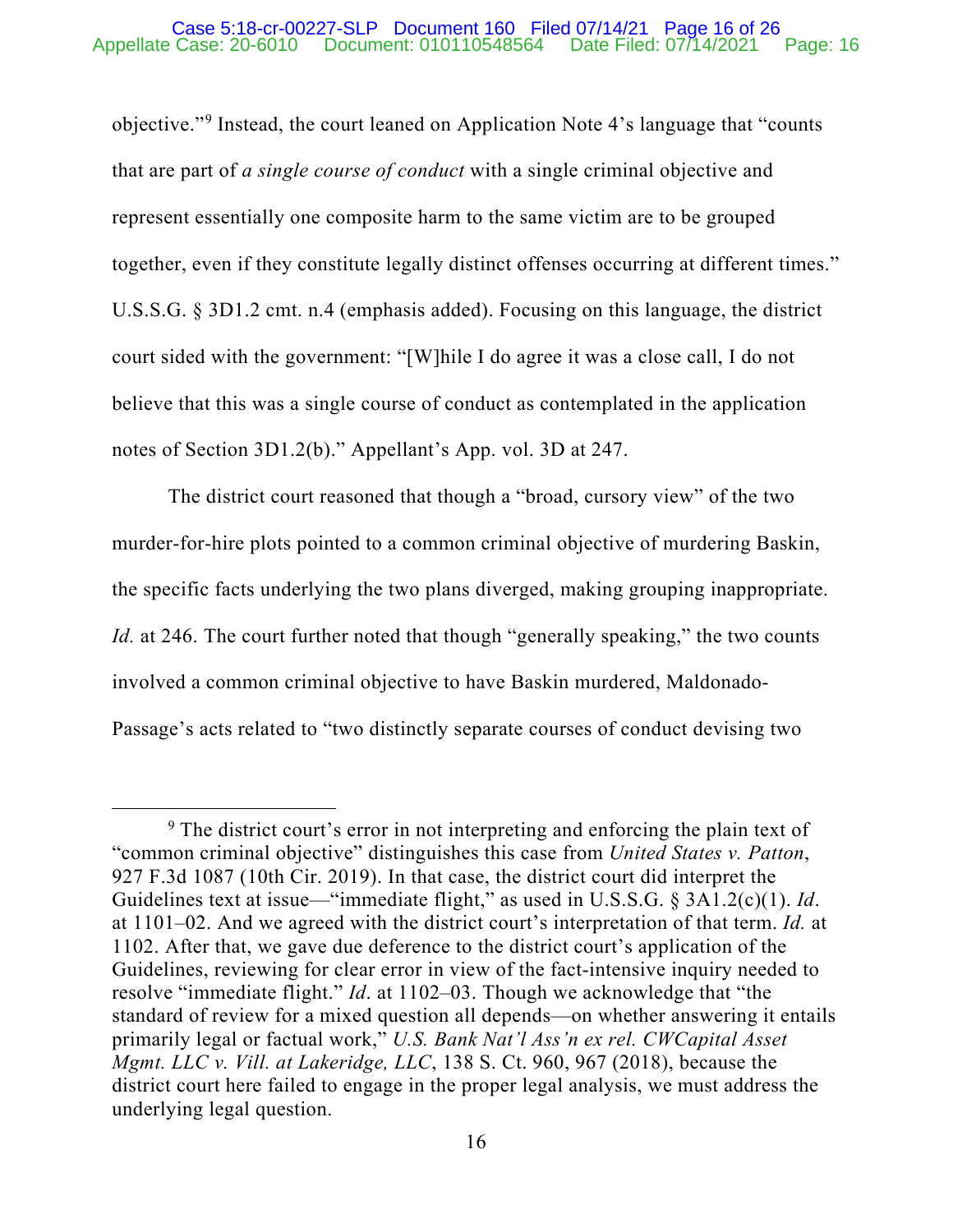### Appellate Case: 20-6010 Document: 010110548564 Date Filed: 07/14/2021 Page: 17 Case 5:18-cr-00227-SLP Document 160 Filed 07/14/21 Page 17 of 26

separate plots to murder the same victim." *Id.* The court found separate courses of conduct on grounds that the two counts involved separate hitmen, separate murder plans, and separate timelines.[10](#page-23-0) Thus, the court focused on the means, not the ends, of Baskin's planned murder, not whether the acts underlying the two counts were connected by a common criminal objective.

The district court's approach conflicts with our precedent. In *United States v. Norman*, James Norman anonymously called an airline to report that a man aboard its flight was carrying a handgun and explosives. 951 F.2d at 1183. But before lawenforcement officers could respond, the airplane had landed, and its passengers dispersed. *Id.* So two days later, Norman called the airline again, this time reporting that the same man had boarded another of its flights carrying explosives. *Id.* Though the man had not in fact boarded that flight, officers located him after he boarded another flight and removed him from the airplane in handcuffs. *Id.* As it turned out, Norman was lying to cause trouble for the man dating Norman's ex-wife. *Id.* at 1183–84. Norman confessed to his crimes and pleaded guilty to two counts based on the two calls. *Id.*

After the district court declined to group the two resulting counts for threatening communications, this court reversed. *Id.* at 1186. We noted that though

 $10$  The "single course of conduct" condition mentioned in Application Note 4 ties more naturally to  $\S 3D1.2(b)$ 's second alternative—"constituting part of a common scheme or plan," than it does to that Guideline's first alternative— "connected by a common criminal objective." After all, a defendant who fails to achieve a criminal end may later try again with an unrelated course of conduct.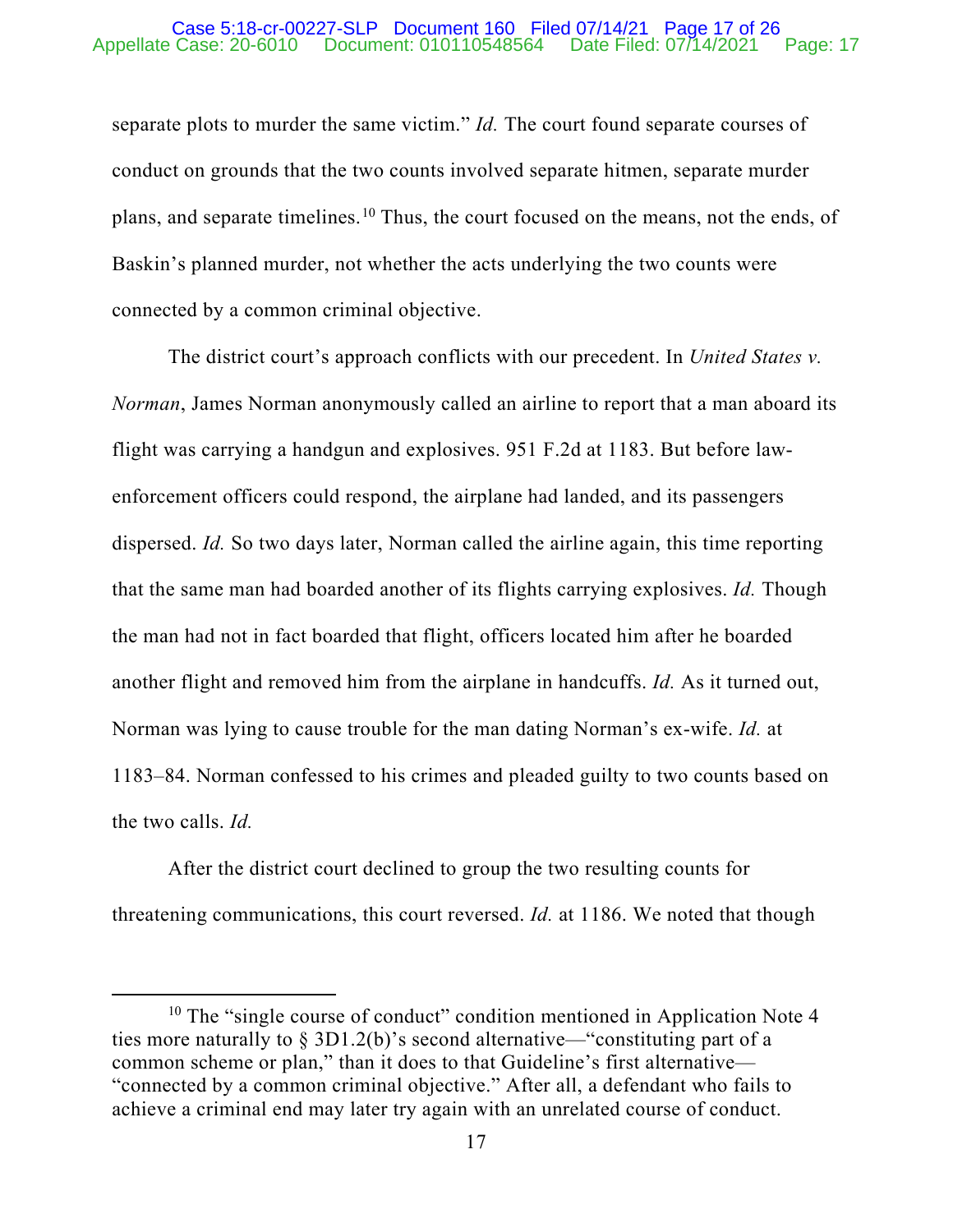### Appellate Case: 20-6010 Document: 010110548564 Date Filed: 07/14/2021 Page: 18 Case 5:18-cr-00227-SLP Document 160 Filed 07/14/21 Page 18 of 26

Norman had placed the two calls on separate days, his crimes were still "connected to his criminal objective of bringing harm to [his ex-wife's suitor]." *Id.* at 1185. We concluded that "there was only one course of conduct (making false reports to [the airline]), only one criminal objective (to harm [this man]), and only one composite harm to one victim (subjecting [this man] to arrest)." *Id.* at 1186. The similarities in *Norman* to Maldonado-Passage's case are obvious.

In the district court, the parties didn't raise *Norman*. Unsurprisingly then, the court didn't include *Norman* in its oral ruling declining to group the two counts. But on appeal, Maldonado-Passage raised *Norman* and relied primarily on that case at oral argument to support grouping. The government responded by trying to distinguish the case. In doing so, the government pointed out that in *Norman*, this court had to analyze the facts in the first instance because the district court had applied an inappropriate substantive-offense guideline. In other words, the government argued that unlike in the present case, the district court in *Norman* had not found the operative facts, meaning that this court had no fact findings requiring deference. But this gives the government no lifeline; in *Norman* and in this case, the underlying facts of the crime were undisputed.

Despite this, the government maintains that we should defer to what it describes as the district court's factual findings. The government argues that the district court determined as a fact that Maldonado-Passage had engaged in two distinctly separate "courses of conduct," which it contends is a question best left to the district courts on institutional grounds. Appellant's App. vol. 3D at 246.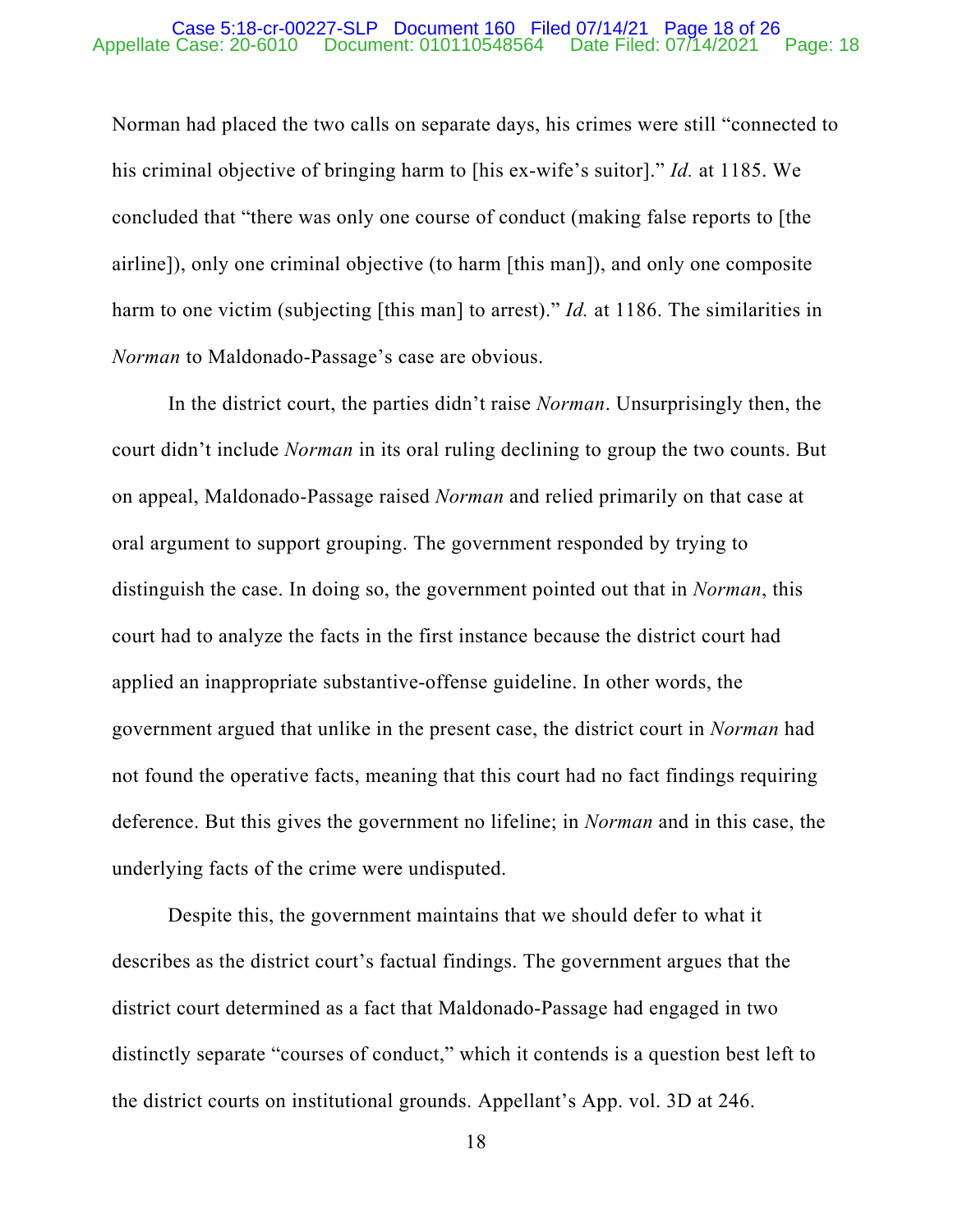### Appellate Case: 20-6010 Document: 010110548564 Date Filed: 07/14/2021 Page: 19 Case 5:18-cr-00227-SLP Document 160 Filed 07/14/21 Page 19 of 26

For support, the government relies on *United States v. Garcia*, 946 F.3d 1191 (10th Cir. 2020). In *Garcia*, this court considered U.S.S.G. § 1B1.3(a)(2) which instructs that for "'offenses of a character for which [Guidelines] § 3D1.2(d) would require grouping of multiple counts,' relevant conduct includes 'all acts or omissions . . . that were part of the *same course of conduct* . . . as the offense of conviction.'" *Id.* at 1202–03 (alterations and ellipses in original) (citing U.S.S.G. § 1B1.3(a)(2)). We determined that under that provision, the same-course-of-conduct standard was a fact question, reviewed for clear error. *Id.* at 1203 (citations omitted). On this point, the government argues that we too must apply deference to the district court's factual determination that Maldonado-Passage's conduct amounted to two separate "courses of conduct."

Though "course of conduct" raises a fact question in the context of "relevant conduct" for sentencing under § 1B1.3(a)(2), *see, e.g.*, *id.* at 1202–03 (citations omitted), we conclude for a variety of reasons that  $\S 3D1.2(b)$  presents a different situation.

First, as previously mentioned, § 3D1.2(b)'s text—not its commentary controls. And that language requires that the acts underlying the two counts be connected by a "common criminal objective." The application note's use of "same course of conduct" must yield to the Guidelines' "common criminal objective" language—not the other way around. Though the text of  $\S$  1B1.3(a)(2) itself includes the term "course of conduct," § 3D1.2(b) does not.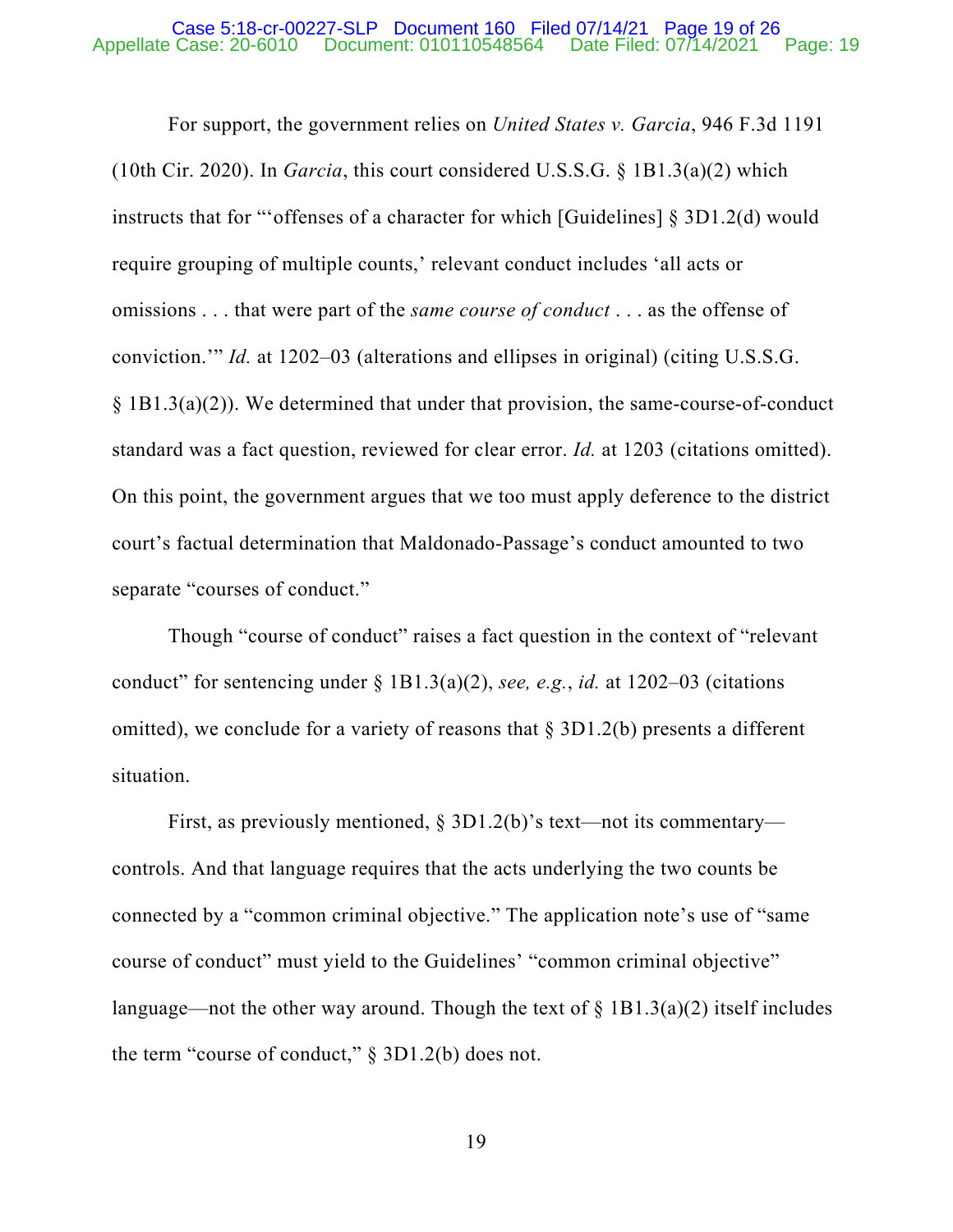### Appellate Case: 20-6010 Document: 010110548564 Date Filed: 07/14/2021 Page: 20 Case 5:18-cr-00227-SLP Document 160 Filed 07/14/21 Page 20 of 26

Second, even in a § 1B1.3(a)(2) case (*i.e.*, *Garcia*), a court can't ignore that subsection's underlying framework—which in measuring "course of conduct" requires consideration of the "degree of similarity of the offenses, the regularity (repetitions) of the offenses, and the time interval between the offenses." U.S.S.G. § 1B1.3 cmt. n.5(B)(ii). A legal error in misconstruing that framework would not be a fact finding.

Third, even assuming that  $\S$  1B1.3(a)(2)'s "course of conduct" meaning transports to § 3D1.2(b), a question we do not decide, the district court here didn't apply  $\S$  1B1.3(a)(2)'s course-of-conduct factors or explain how they might result in Maldonado-Passage's two murder-for-hire counts not being part of the same course of conduct. And in reviewing  $\S$  1B1.3(a)(2)'s three factors, we note that Maldonado-Passage's two counts meet those factors—his two murder-for-hire plots were similar, regular, and almost contemporaneous. *See id.*

Fourth, the purpose of the "course of conduct" language in § 3D1.2(b) differs from that of § 1B1.3(a)(2). Under § 1B1.3(a)(2), the course-of-conduct term *includes* for Guidelines offense-level calculations uncharged conduct that would have grouped under § 3D1.2(d) if charged and convicted. *See* U.S.S.G. § 1B1.3 cmt. n.5(A). The commentary to  $\S 1B1.3(a)(2)$  provides as an example a defendant who engages in three drug sales of 10, 15, and 20 grams of cocaine "as part of the same course of conduct or common scheme or plan." *Id.* Under subsection (a)(2), even if the defendant is convicted of just one count resulting from a single drug sale, the total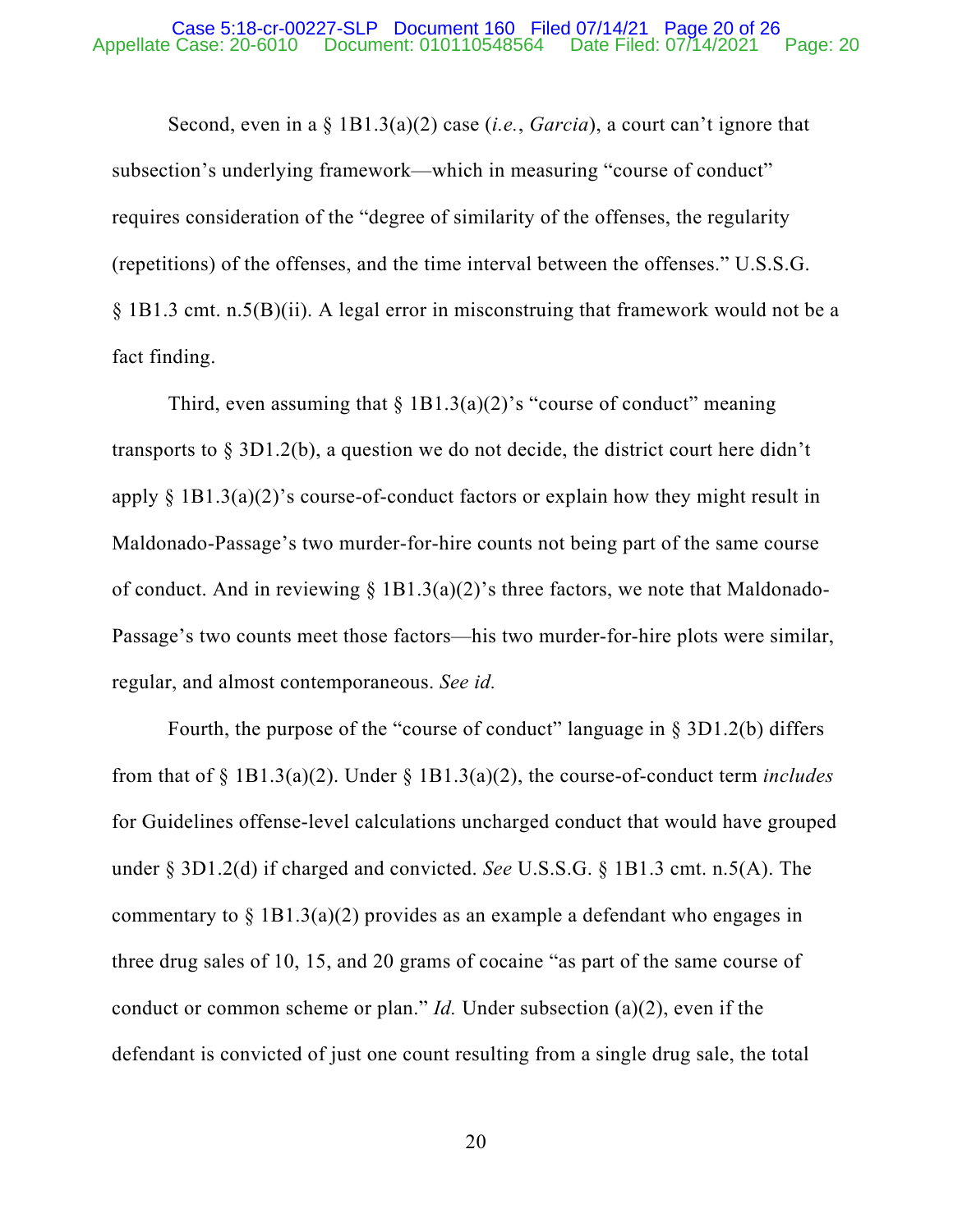### Appellate Case: 20-6010 Document: 010110548564 Date Filed: 07/14/2021 Page: 21 Case 5:18-cr-00227-SLP Document 160 Filed 07/14/21 Page 21 of 26

quantity of drugs (45 grams) is used to determine the defendant's offense level if proved by a preponderance at sentencing. *Id.*

Yet under § 3D1.2(b), grouping *excludes* even convicted conduct for sentencing purposes. Considering the previous example, if the defendant were convicted of all three drug sales, a court would nonetheless group all charges for sentencing purposes if the counts were "part of a single course of conduct with a single criminal objective." U.S.S.G. § 3D1.2 cmt. n.4. Thus, a defendant fears a same-course-of-conduct finding for relevant-conduct purposes but cheers a samecourse-of-conduct finding for grouping purposes. For all these reasons, we cannot analogize *Garcia* to § 3D1.2(b)'s realm.

Beyond this, the government's argument rests primarily on just one case, *United States v. Scott*, 145 F.3d 878 (7th Cir. 1998). There, Ms. Scott hired a hitman to kill her lover, but the plan failed when the hitman was arrested on his way to commit the murder. *Id.* at 881. While in jail, the hitman tried to get a cellmate to finish the job. *Id.* But Ms. Scott didn't need the help—she hired a second hitman by herself. *Id.* at 882. Fortunately for the victim, this second hitman wasn't so depraved as the first—he warned the target of the murder plan. *Id.*

At sentencing, then under the pre-*Booker*, mandatory-guidelines regime, the district court grouped the two murder-for-hire counts of conviction, but departed upward on grounds that the case was "atypical and outside the 'heartland' of cases considered by the Commission in formulating the grouping rule under U.S.S.G. § 3D1.2(b)." *Id.* at 883. Ms. Scott appealed the district court's upward departure, but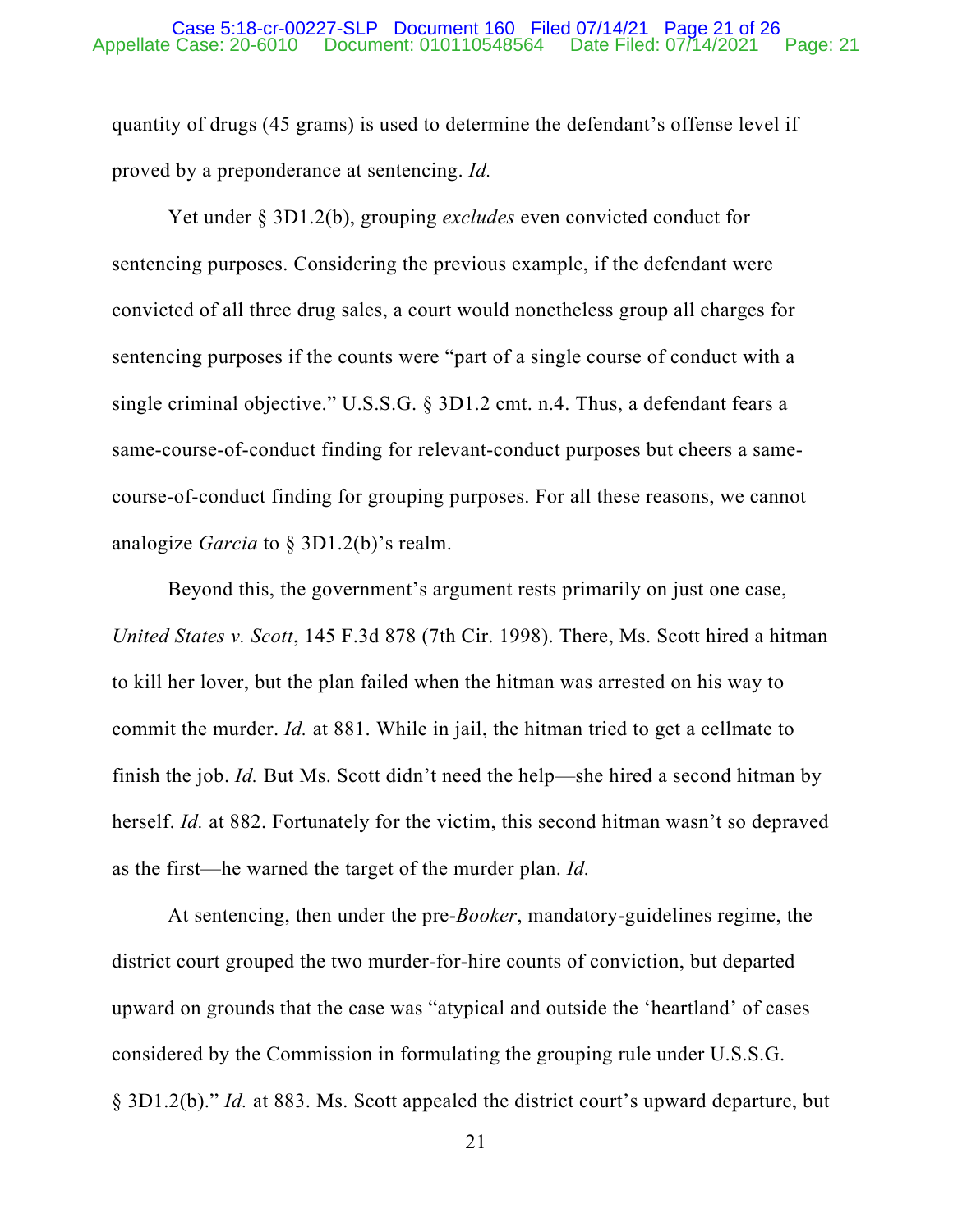### Appellate Case: 20-6010 Document: 010110548564 Date Filed: 07/14/2021 Page: 22 Case 5:18-cr-00227-SLP Document 160 Filed 07/14/21 Page 22 of 26

the government didn't cross-appeal the unfavorable grouping decision. *Id.* In affirming the upward departure, the Seventh Circuit noted that the defendant's two murder plots had been independent of each other and had been concurrently viable. *Id.* at 887. On the latter point, the court noted that "[t]he separate transactions enhanced the risk of harm" because the likelihood of the victim's death "increased twofold." *Id.*

*Scott* is unhelpful for the government. First, the district court in *Scott did* group the counts, and the Seventh Circuit didn't even consider, let alone reverse, that grouping on appeal. *Id.* at 883. So all of *Scott*'s language bearing on the grouping issue is dicta. Second, if anything, the Seventh Circuit appears to support the district court's decision to group the two counts. *See id.* at 887 n.3 ("Scott's case involves a departure from U.S.S.G. § 3D1.2(b), the guideline that requires forming a single group from different criminal offenses, in this case multiple violations of 18 U.S.C. § 1958."). In any event, we determine that *Norman* controls.

Accordingly, the two counts must be grouped under  $\S 3D1.2(b)$ .

# **CONCLUSION**

For the foregoing reasons, we affirm Maldonado-Passage's conviction but vacate the sentence and remand for resentencing.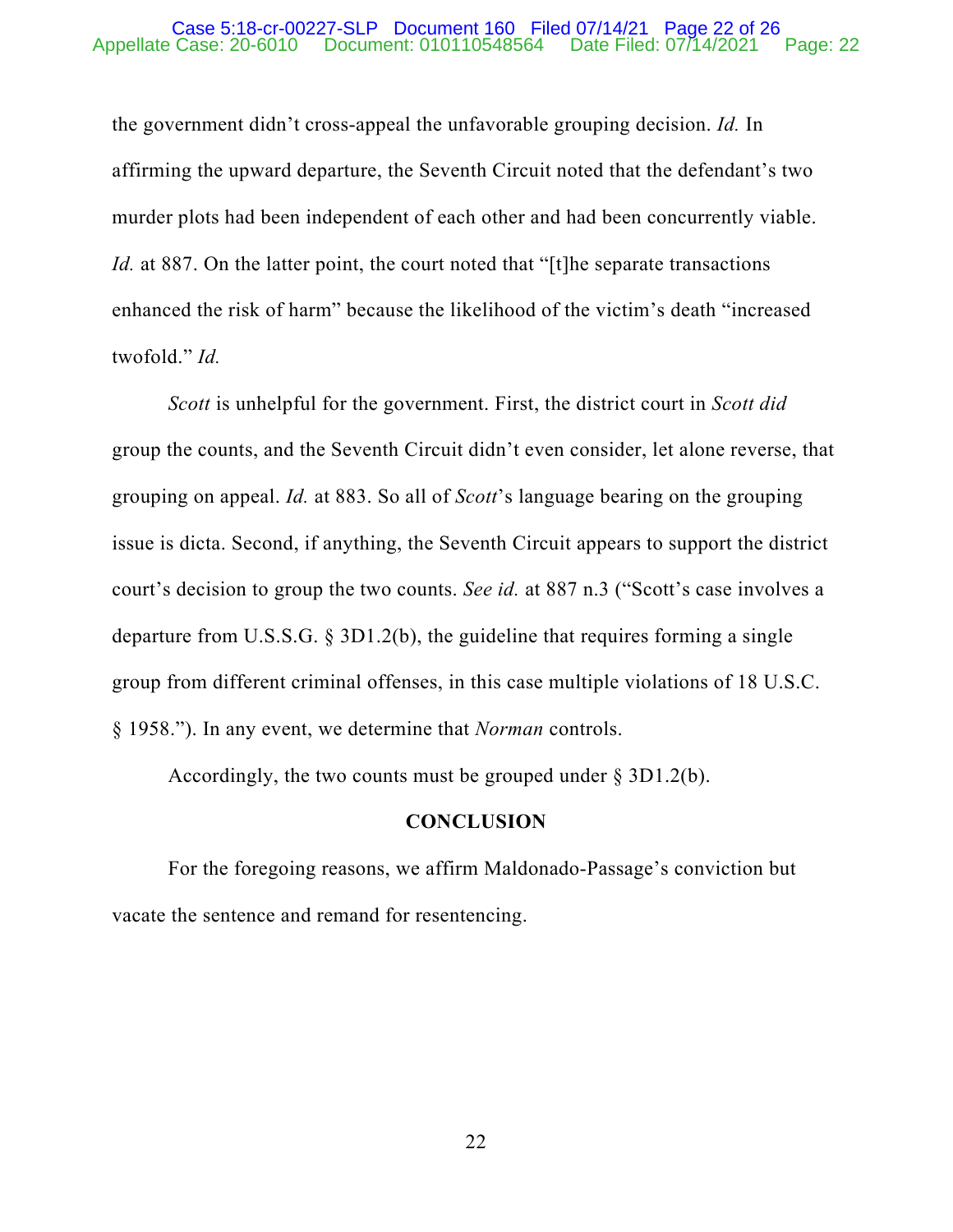# **20-6010 –United States v. Maldonado-Passage**

# **HARTZ**, **J**., Circuit Judge, concurring

I concur in the judgment and join the majority opinion through Part I of the Discussion section. I write separately because I fear that some dicta in the opinion could be read as conflating "interpreting the guidelines" with "applying the guidelines to settled facts."

I agree with the majority that the district court erred by not grouping Counts 1 and 2. Although the district court apparently thought that the two murder-for-hire plots shared a common criminal objective, it mistakenly (although quite understandably) thought that grouping would not be proper unless they were also part of the same course of conduct. This error in interpreting the guidelines requires reversal. That was all the majority opinion needed to say. (I also agree that a district court determining whether the defendant had engaged in a "course of conduct" under USSG § 1B1.3 would be guilty of misinterpreting the guidelines if it did not consider "the degree of similarity of the offenses, the regularity (repetitions) of the offenses, and the time interval between the offenses," USSG  $\S$  1B1.3 cmt. n.5(B)(ii), although that is irrelevant to our holding in this case.)

What concerns me is that the opinion could be read as saying that applying the guidelines to the facts of the particular case constitutes interpretation of the guidelines, at least when the historical facts are settled. That would be contrary to settled circuit precedent and the federal statute that ostensibly governs the matter. As noted by the majority opinion, we have said: "[W]hen reviewing a district court's application of the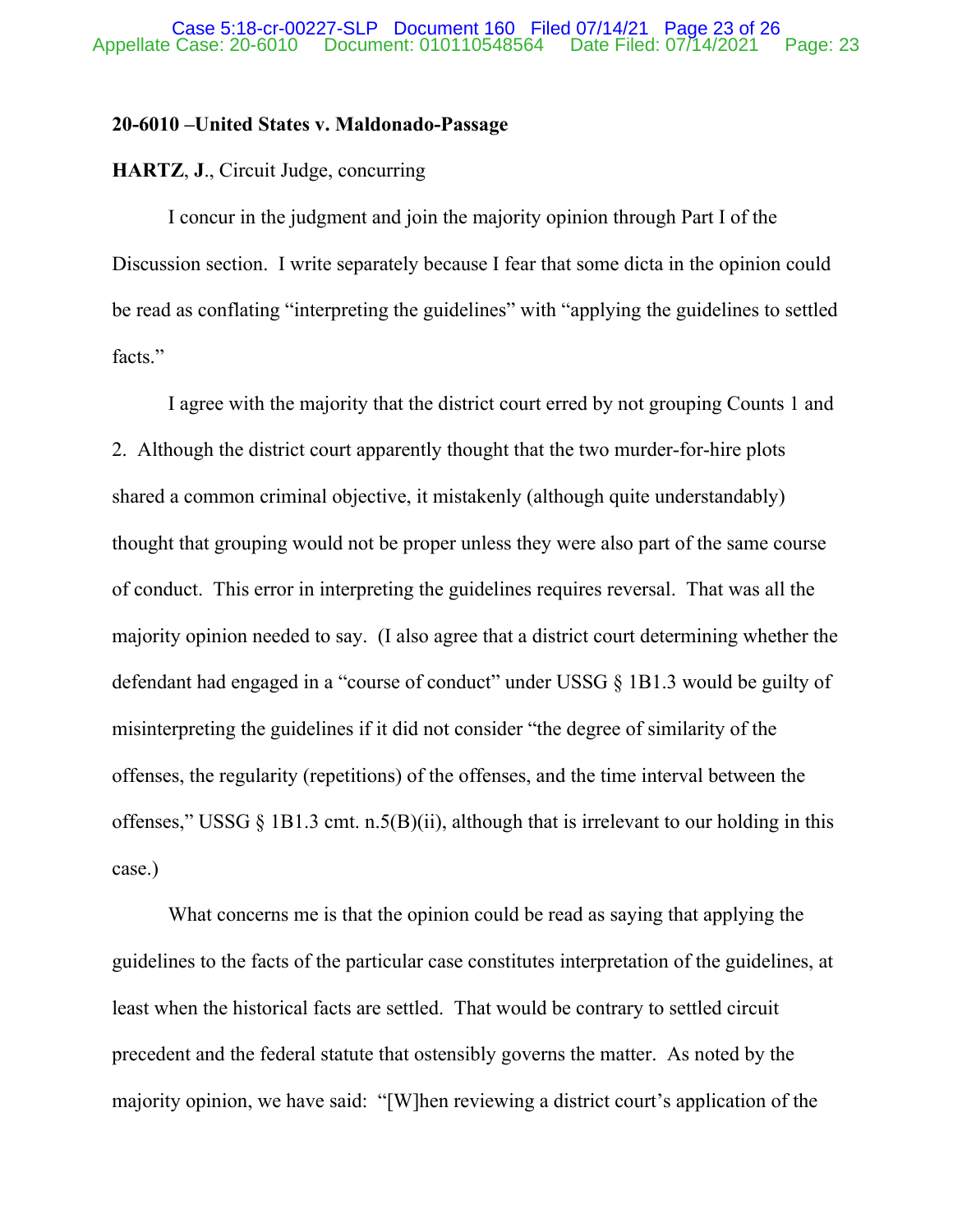# Appellate Case: 20-6010 Document: 010110548564 Date Filed: 07/14/2021 Page: 24 Case 5:18-cr-00227-SLP Document 160 Filed 07/14/21 Page 24 of 26

Sentencing Guidelines, we review legal questions *de novo* and we review any factual findings for clear error, *giving due deference to the district court's application of the guidelines to the facts*." *United States v. Wolfe*, 435 F.3d 1289, 1295 (10th Cir. 2006) (emphasis added) (citation omitted). This language derives from 18 U.S.C. § 3742(e), which states in pertinent part: "The court of appeals shall give due regard to the opportunity of the district court to judge the credibility of the witnesses, and shall accept the findings of fact of the district court unless they are clearly erroneous and . . . *shall give due deference to the district court's application of the guidelines to the facts*." (emphasis added). *See United States v. Brown*, 314 F.3d 1216, 1222 (10th Cir. 2003) (citing  $\S 3742(e)$  in support of standard of review).<sup>[1](#page-23-0)</sup>

Implicit in the language of both *Wolfe* and the statute is that there is more to applying the guidelines to a defendant than just making a legal interpretation of the guidelines (which we review de novo) and making findings of the historical facts (which we review for clear error). There is still the business of making a "factual inference from undisputed basic facts." *U.S. Bank Nat'l Ass'n ex rel. CWCapital Asset Mgmt. LLC v.* 

<span id="page-23-0"></span><sup>1</sup> Although the Supreme Court stated in *United States v. Booker,* 543 U.S. 220, 259 (2005), that to render the Guidelines statute constitutional it "must sever and excise . . . the [statutory] provision that sets forth standards of review on appeal, including *de novo* review of departures from the applicable Guidelines range, *see* § 3742(e)," the Court has since then debated the interpretation of  $\S 3742(e)$  and stated that it "take[s] no position on the extent to which [*Booker*] excised" that subsection beyond that subsection's requirement of de novo review of departures, *Greenlaw v. United States*, 554 U.S. 237, 252 n.7 (2008). In any event, this court has continued to apply the same standard of review after *Booker*; and even in the absence of § 3742(e), our standard of review is in accord with general law, *see U.S. Bank Nat'l Ass'n ex rel. CWCapital Asset Mgmt. LLC v. Vill. at Lakeridge*, LLC, 138 S. Ct. 960 (2018).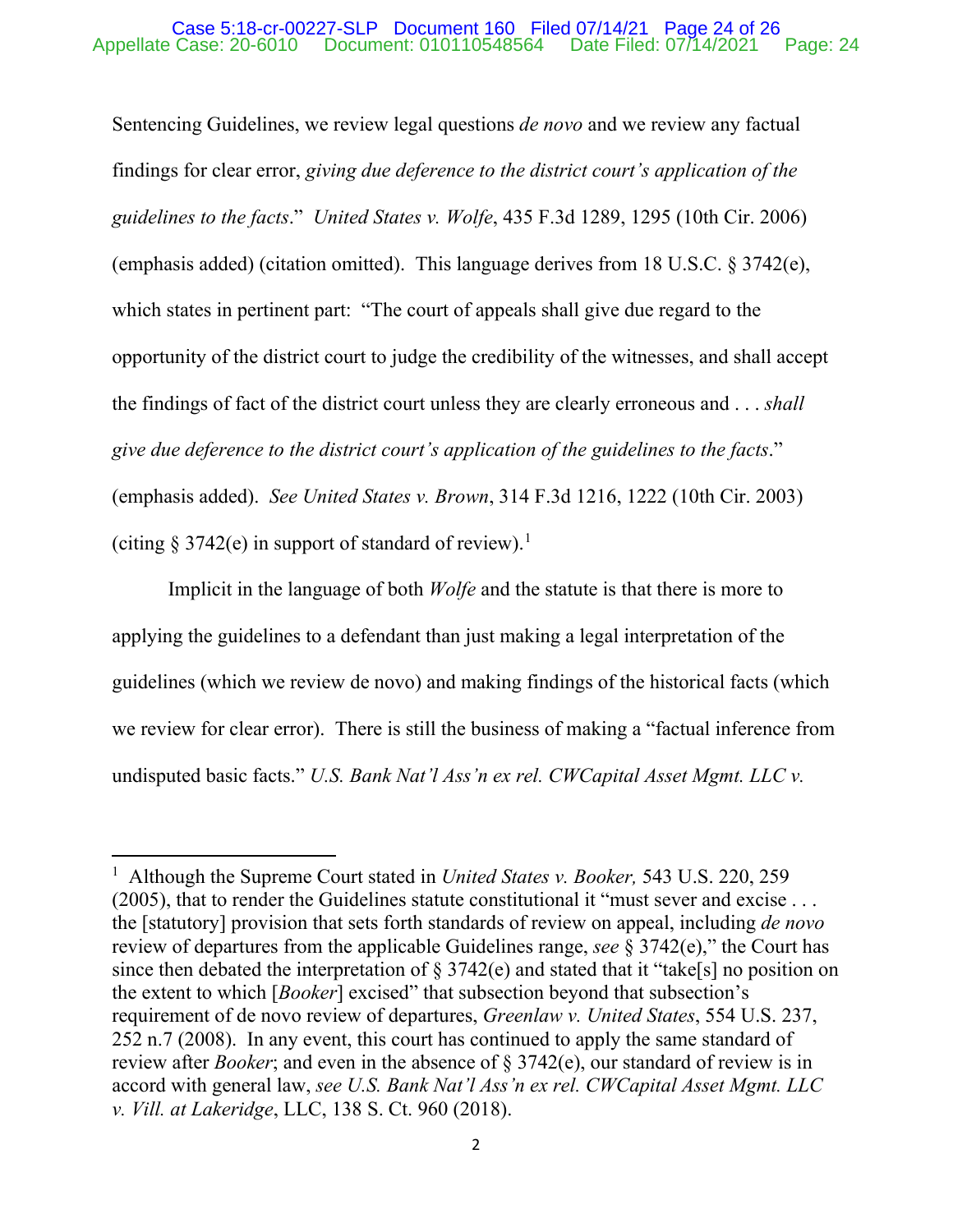# Appellate Case: 20-6010 Document: 010110548564 Date Filed: 07/14/2021 Page: 25 Case 5:18-cr-00227-SLP Document 160 Filed 07/14/21 Page 25 of 26

*Vill. at Lakeridge*, LLC, 138 S. Ct. 960, 968 (2018) (brackets and internal quotation marks omitted). An example of such a factual inference would be a determination, made after the historical facts are resolved, whether a defendant's two crimes shared a "common criminal objective" or were part of the same "course of conduct." Sometimes the district court could reasonably draw only one inference, such as the inference of a common objective in the case before us. But the question may be more debatable if the two crimes were assaults, depending on how close they were in time, etc. In both circumstances, we must give due deference to the decision of the district court, although that deference does not forbid us from reversing. Our review is not de novo, as it would be if we were reviewing a district court's interpretation of the guideline.